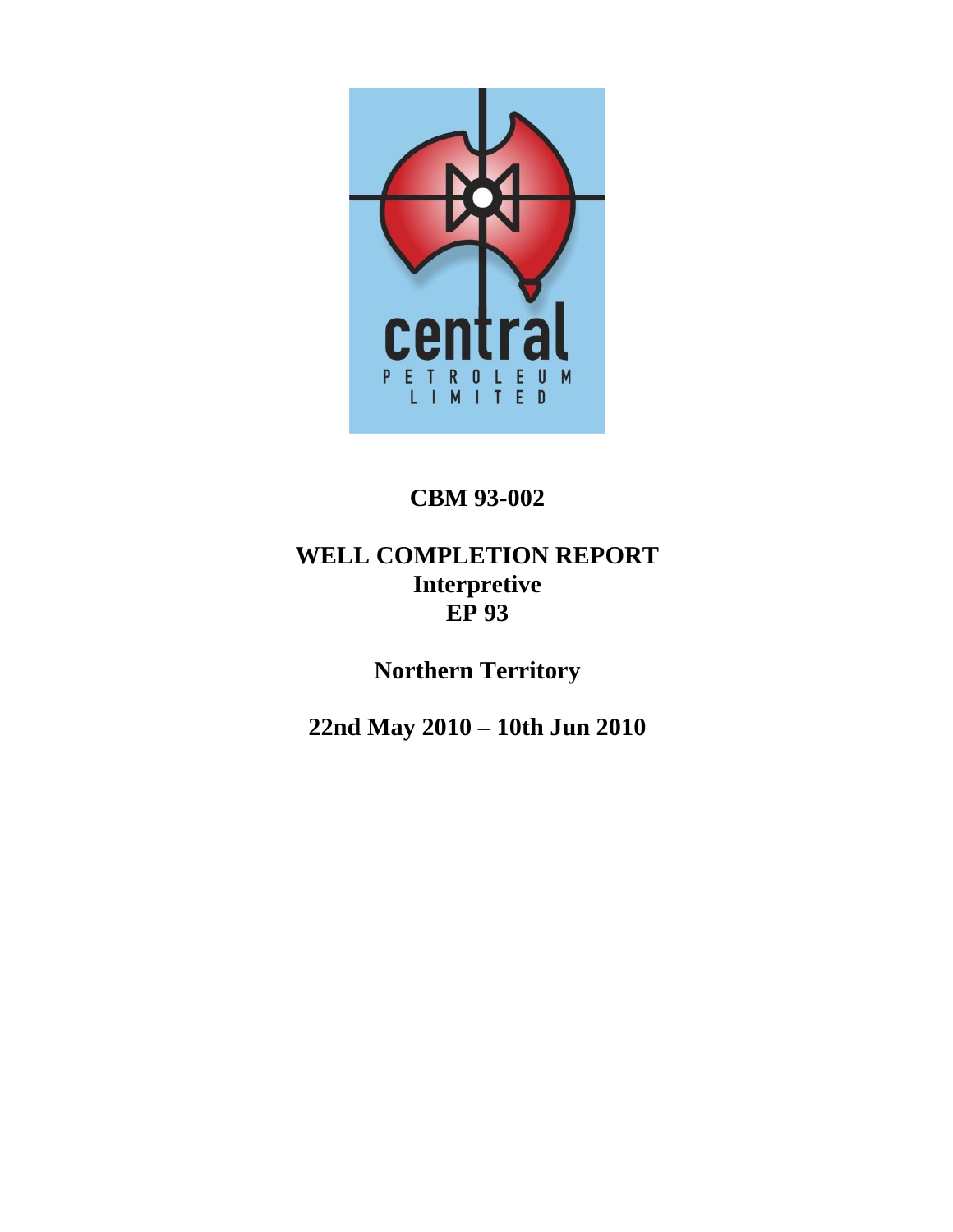## **Table of Contents**

| 1.0                                           | <b>Introduction</b>                                                                                                                                                                                                                                                                                                                                                                                                                                                                                                                                                                                                                                     | 4                                                                                |
|-----------------------------------------------|---------------------------------------------------------------------------------------------------------------------------------------------------------------------------------------------------------------------------------------------------------------------------------------------------------------------------------------------------------------------------------------------------------------------------------------------------------------------------------------------------------------------------------------------------------------------------------------------------------------------------------------------------------|----------------------------------------------------------------------------------|
| 2.0                                           | <b>General Data</b>                                                                                                                                                                                                                                                                                                                                                                                                                                                                                                                                                                                                                                     | 6                                                                                |
| 3.0                                           | <b>Drilling</b>                                                                                                                                                                                                                                                                                                                                                                                                                                                                                                                                                                                                                                         | 8                                                                                |
| 3.1                                           | Summary of Drilling and Related Operations<br>3.1.1 Drilling equipment installed in or on the well<br>3.1.2 Casing and equipment installed in or on the well including details of abandonment.<br>3.1.3 Cementing operations carried out<br>3.1.4 Bit Records<br>3.1.5 Deviation Surveys<br>3.1.6 Drilling Fluids<br>3.1.7 Lost Time<br>3.2 Water Supply                                                                                                                                                                                                                                                                                                | 8<br>11<br>11<br>11<br>13<br>13<br>13<br>13<br>13                                |
| 4.0                                           | <b>Logging, Sampling and Testing</b>                                                                                                                                                                                                                                                                                                                                                                                                                                                                                                                                                                                                                    | 14                                                                               |
| 4.1<br>4.2<br>4.3<br>4.4<br>4.5<br>4.6<br>4.7 | <b>Cuttings Samples Collected</b><br>Coring<br>Mudlogging<br>Wireline Logging<br><b>Vertical Seismic Profile</b><br>Water Injection Falloff Tests<br><b>Coal Desorption Sampling</b>                                                                                                                                                                                                                                                                                                                                                                                                                                                                    | 14<br>14<br>14<br>14<br>14<br>15<br>15                                           |
| 5.0                                           | <b>Geology and Formation Evaluation</b>                                                                                                                                                                                                                                                                                                                                                                                                                                                                                                                                                                                                                 | 16                                                                               |
| 5.1<br>5.4                                    | Regional Geological Setting and Discussion of the Prospect<br>5.2 Lithology and Formation Tops<br>5.2.1 Tertiary - Eyre Formation: 4m to 20m<br>5.2.2 Winton Formation: 20m to 198m<br>5.2.3 Mackunda Formation / Bulldog Shale: 198m to 291m<br>5.2.4 Cadna-Owie Formation: 291m to 314m<br>5.2.5 Algebuckina Sandstone: 314m to 512m<br>5.2.6 Purni Formation: 512m to 971.5m<br>5.2.7 Tirrawarra Sandstone Equivalent: 971.5m to 1032.9m<br>5.2.8 Crown Point Formation: 1032.9m to 1044.2m Total Depth<br>5.3 Hydrocarbon Indications and Sample Analysis<br>5.3.1 Hydrocarbon shows<br>5.3.2 Gas detection whilst drilling<br>Source Rock analysis | 16<br>18<br>18<br>18<br>18<br>18<br>19<br>19<br>21<br>22<br>22<br>22<br>22<br>24 |
| 6.0                                           | <b>References</b>                                                                                                                                                                                                                                                                                                                                                                                                                                                                                                                                                                                                                                       | 25                                                                               |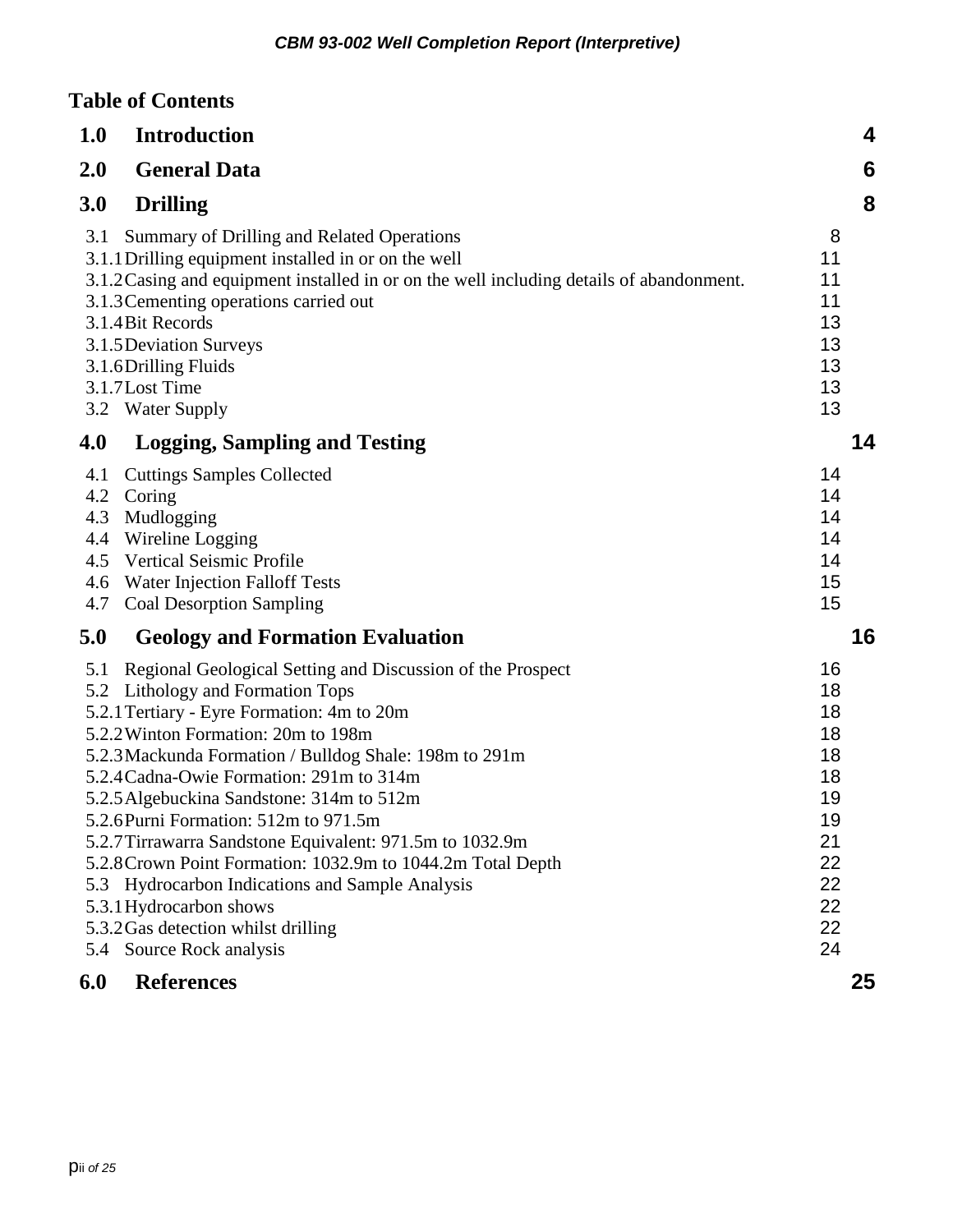# **Tables**

# **Figures**

# **Appendices**

| Appendix 1: Daily Drilling Reports                                    |
|-----------------------------------------------------------------------|
| Appendix 2: Daily Geology Reports                                     |
| Appendix 3: IDS Final Well Report and Well Index Sheet                |
| Appendix 4: Core Photos and Core Description                          |
| Appendix 5: Core Desorption Photos and Core Desorption Report         |
| Appendix 6: Wireline Logs, CPX & CBM Interpretation, and Log Analysis |
| Appendix 7: Mud Report                                                |
| Appendix 8: Mud Logs and Mudlogging Data                              |
| Appendix 9: DST Report                                                |
| Appendix 10: Checkshot Survey                                         |
| Appendix 11: Palynology Report                                        |
| Appendix 12: Rock Eval and TOC                                        |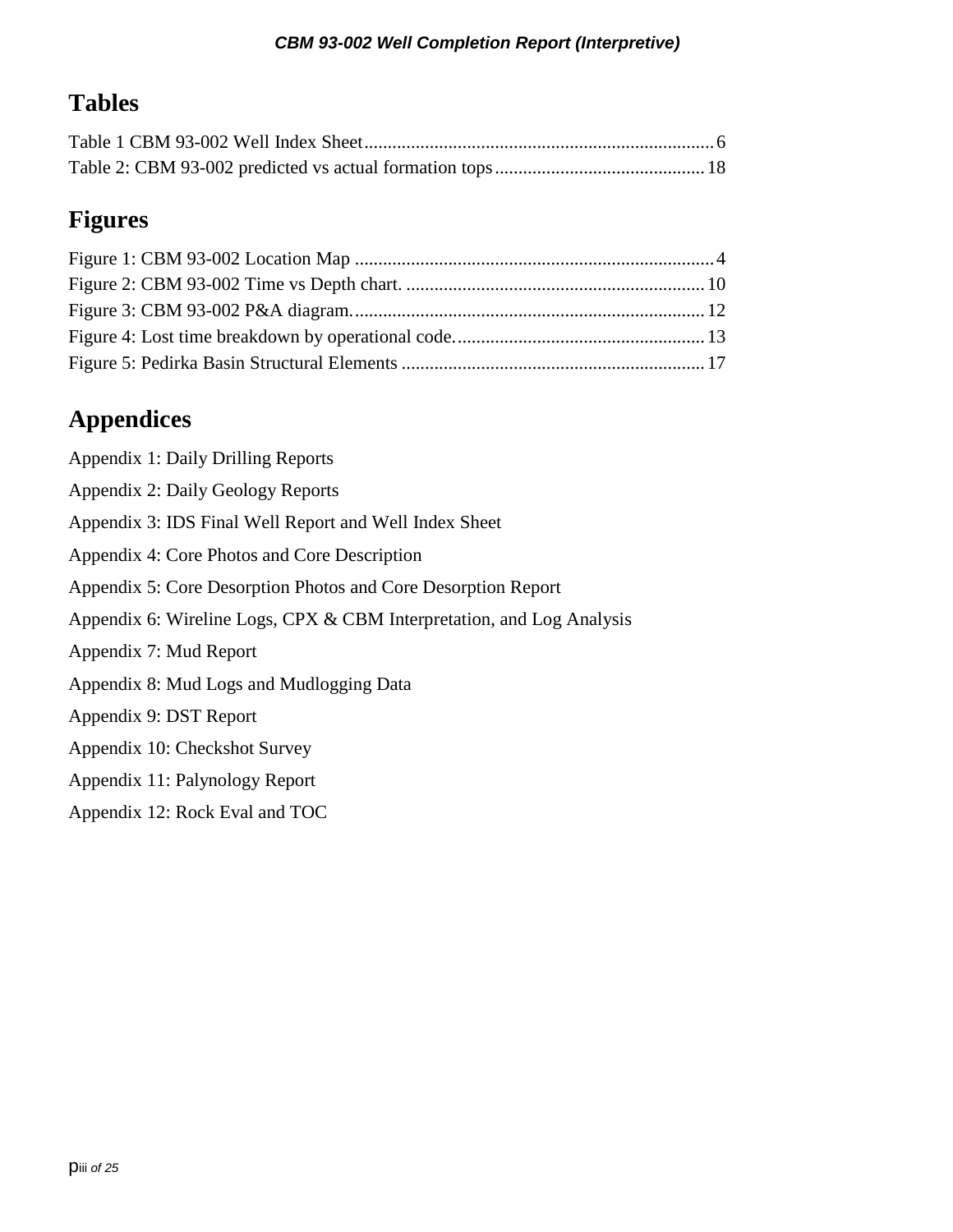# <span id="page-3-0"></span>**1.0 Introduction**

CBM 93-002 was the last Coal Bed Methane exploration well drilled of the three planned 2010 CBM well drilling programme. The nearest well to CBM 93-002 is CBM 107-001, which is located approximately 33 km to the northeast (Figure 1).

<span id="page-3-1"></span>



The principal objective of CBM 93-002 was the Purni Formation coal measures and this section was continuously cored in the well.

The Wallis Rig No. 39 was mobilized to the CBM 93-002 well site after the drilling of CBM 107-002. CBM 93-002 spudded on the 22<sup>nd</sup> of May 2010 and reached a total depth (TD) of 1044mRT on the 7<sup>th</sup> of June 2010.

The well was drilled to investigate the potential for CBM (Coal Bed Methane) and UCG (Underground Coal Gasification) gas production from Permian Purni Formation coal seams.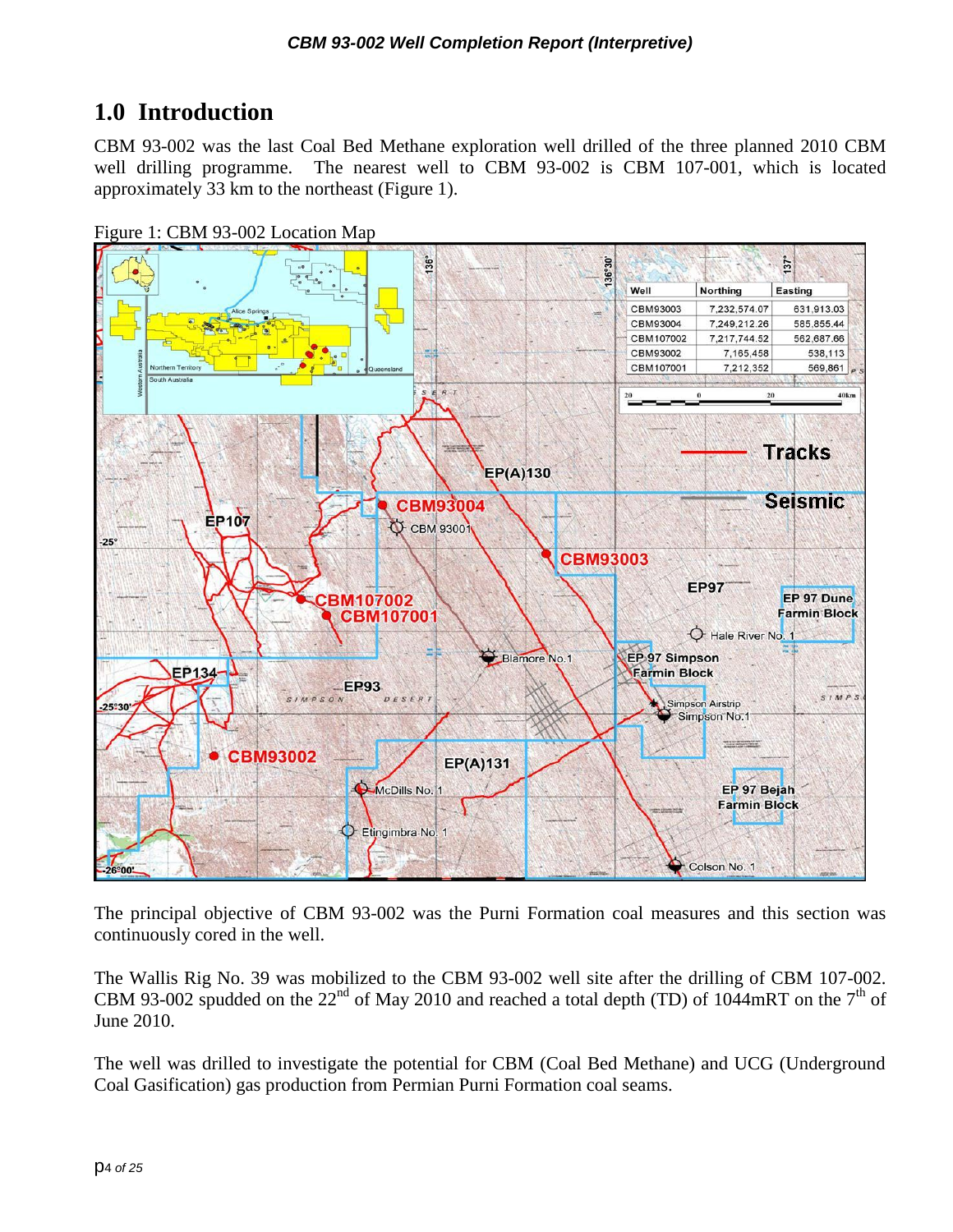CBM 93-002 intersected a number of thick coals in the Purni Formation with a net cumulative coal thickness of 107.9m for coal seams greater than 1m thickness; with a total thickness of 117.3m for all coals including thin beds. The thickest seam was 14.4m.

Eighty-Nine 6m length HQ (63.5mm diameter) cores were cut using a continuous wireline retrievable coring system. One Water Injection Falloff Test on wireline was conducted over the interval 701.5m to 712m.

The well was plugged and abandoned at total depth. The rig was released on the  $10<sup>th</sup>$  of June 2010.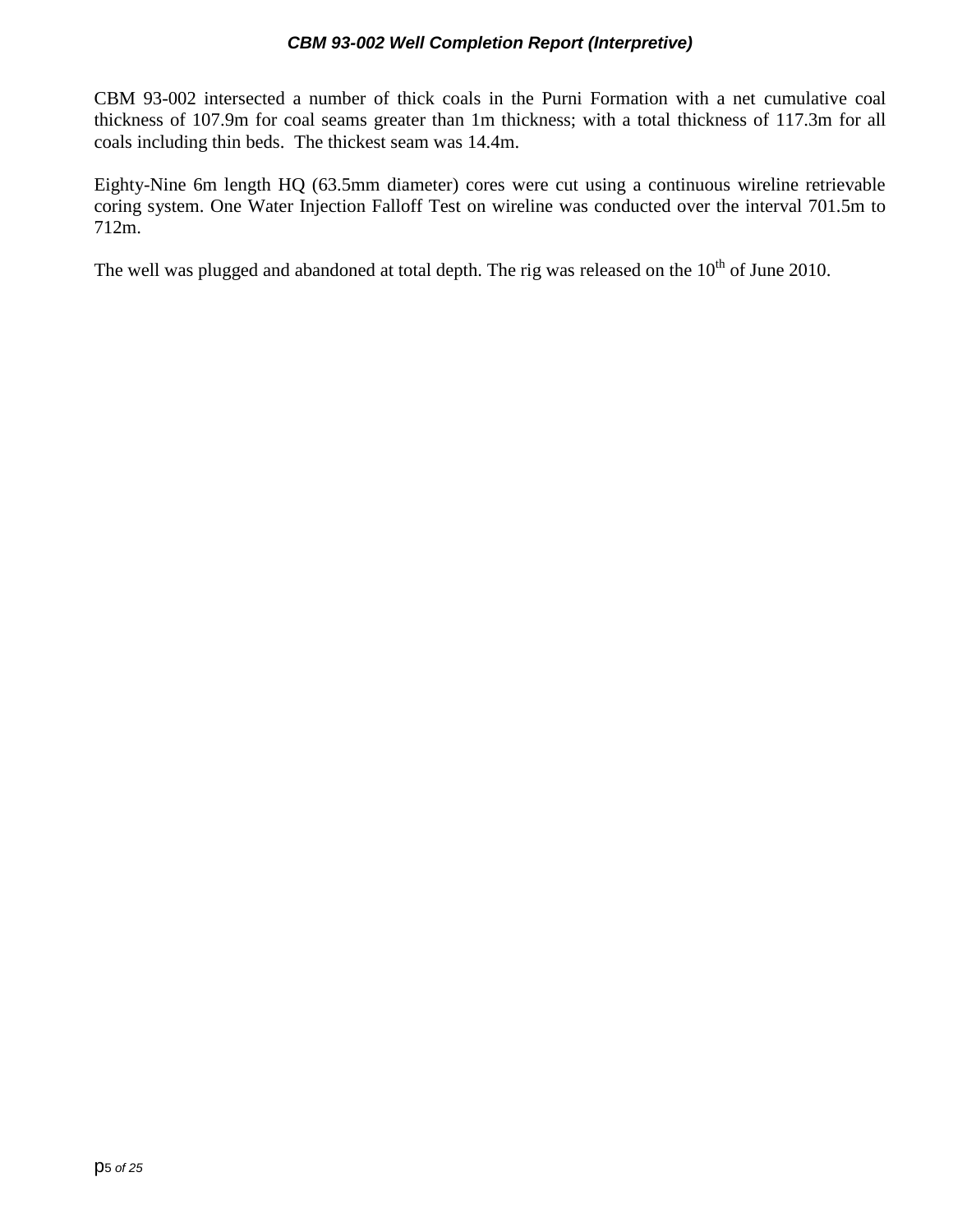# <span id="page-5-0"></span>**2.0 General Data**

Table 1 CBM 93-002 Well Index Sheet

| WELL NAME: CBM 93-002                                                                                    |                                                | <b>CLASSIFICATION:</b> Coal Bed Methane Exploration                            |                   |          |                                 |     |                                   |  |
|----------------------------------------------------------------------------------------------------------|------------------------------------------------|--------------------------------------------------------------------------------|-------------------|----------|---------------------------------|-----|-----------------------------------|--|
| <b>OPERATOR</b> : Central Petroleum Limited                                                              |                                                |                                                                                |                   |          |                                 |     |                                   |  |
| Location:                                                                                                |                                                | <b>Rig Details</b>                                                             |                   |          | Dates                           |     |                                   |  |
| Latitude: 25° 21' 16.1" S                                                                                |                                                | <b>Rig Name:</b> Wallis D 39                                                   |                   |          |                                 |     | <b>Spud Date:</b> $22nd$ May 2010 |  |
| Longitude: $135^{\circ} 26' 5.3''$ E                                                                     |                                                | <b>Contractor:</b> Wallis Drilling                                             |                   |          | <b>TD Date:</b> $7th$ June 2010 |     |                                   |  |
| <b>GDA 94</b><br>Zone 53                                                                                 |                                                | Rig Released: 10 <sup>th</sup> June 2010<br><b>Rig Type:</b> Land $-$ Core Rig |                   |          |                                 |     |                                   |  |
| Basin: Pedirka                                                                                           | Depths                                         |                                                                                |                   |          |                                 |     | <b>Status</b>                     |  |
| Field: Exploration                                                                                       |                                                | Surface Elevation (AHD): 158 m                                                 |                   |          |                                 | P&A |                                   |  |
| Permit: EP 93                                                                                            |                                                | Rig Datum, DF (AHD): 159.3 m                                                   |                   |          |                                 |     |                                   |  |
|                                                                                                          |                                                | Total Depth: 1044.2 m (driller), 1043.1 m                                      |                   |          |                                 |     |                                   |  |
|                                                                                                          | (logger)                                       |                                                                                |                   |          |                                 |     |                                   |  |
| Casing/Liner Details                                                                                     |                                                | <b>Mud Details</b>                                                             |                   |          |                                 |     | Trajectory:                       |  |
| Size (mm)<br>Depth $(m)$                                                                                 | section                                        |                                                                                |                   | Mud Type |                                 |     |                                   |  |
| $10$ " (254mm) conductor: 10m                                                                            | 12 $\frac{1}{4}$ hole to 10m:                  |                                                                                | Gel Spud Mud      |          |                                 |     | Vertical                          |  |
| $7" (177mm)$ :<br>247m                                                                                   | $8\frac{1}{2}$ hole to 247m:                   |                                                                                | Gel, KCl, Polymer |          |                                 |     |                                   |  |
| $4\frac{1}{2}$ " (114mm):<br>23.4m                                                                       |                                                | 6 1/ <sub>8</sub> " hole to 525.6m: Gel, KCl, Polymer                          |                   |          |                                 |     |                                   |  |
|                                                                                                          |                                                | 3.78" HQ hole to 1044.2m: Gel, KCl, CR 650                                     |                   |          |                                 |     |                                   |  |
| <b>Coring Details</b>                                                                                    |                                                | <b>Sidewall Cores</b>                                                          |                   |          |                                 |     | Cuttings Interval Sample Rate     |  |
| HQ Cores were cut using a wireline                                                                       |                                                | <b>Nil</b>                                                                     | 10m to 525.6m     |          |                                 |     | 6m                                |  |
| retrievable system over the interval 525.6m to                                                           |                                                |                                                                                |                   |          |                                 |     |                                   |  |
| 1044.2m, good recovery throughout                                                                        |                                                |                                                                                |                   |          |                                 |     |                                   |  |
|                                                                                                          | <b>MD</b>                                      | Subsea                                                                         | Isopach           |          | <b>TWT</b>                      |     |                                   |  |
| <b>FORMATION</b>                                                                                         | (m)                                            | (TVD)                                                                          | (m)               |          | (msec)                          |     | Comments                          |  |
| Holocene-Quaternary                                                                                      | 1.3                                            | $+158$                                                                         | 2.7               |          |                                 |     | <b>Quaternary Holocene</b>        |  |
| <b>Eyre Formation</b>                                                                                    | $\overline{4}$                                 | $+155.3$                                                                       | 16                |          |                                 |     | Tertiary                          |  |
| Undif. Winton-Oodnadatta Fm                                                                              | 20                                             | $+139.3$                                                                       | 178               |          |                                 |     | Cretaceous                        |  |
| Mackunda Fm                                                                                              | 198                                            | $-38.7$                                                                        | 93                |          |                                 |     |                                   |  |
| Cadna Owie Fm                                                                                            | 291                                            |                                                                                | 6                 |          |                                 |     |                                   |  |
| Murta Member                                                                                             | 297                                            |                                                                                | 17                |          |                                 |     | <b>Early Cretaceous</b>           |  |
| Algebuckina Sandstone                                                                                    | 314                                            | $-131.7$                                                                       | 198               |          |                                 |     | Late to Middle Jurassic           |  |
| Purni Formation                                                                                          | 512                                            | $-146.7$                                                                       | 520               |          |                                 |     | Permian                           |  |
| Top coal                                                                                                 | 514                                            | $-154.7$                                                                       |                   |          |                                 |     |                                   |  |
| <b>Base Coal</b>                                                                                         | 902                                            |                                                                                |                   |          |                                 |     |                                   |  |
| <b>Tirrawarra Sandstone</b>                                                                              |                                                |                                                                                |                   |          |                                 |     | Net coal: 117.26m                 |  |
| Crown point Formation                                                                                    | 1032                                           | $-352.4$                                                                       | 12                |          |                                 |     |                                   |  |
| <b>Total Depth</b>                                                                                       | 1044                                           | $-884.9$                                                                       |                   |          |                                 |     | Wireline TD: 1043.2m.             |  |
| <b>LOGGING</b>                                                                                           |                                                |                                                                                |                   |          |                                 |     |                                   |  |
| Depth $(m)$                                                                                              |                                                |                                                                                |                   |          |                                 |     |                                   |  |
| Date<br>To<br>From                                                                                       | Description                                    |                                                                                |                   |          |                                 |     |                                   |  |
| 1038.                                                                                                    |                                                | 1. DLL-SLL-Sonic-Neutron-Density-GR-SP-Calliper (GR sonic from                 |                   |          |                                 |     |                                   |  |
| 7 Jun 2010<br>5<br>5                                                                                     | above $4\frac{1}{2}$ " casing shoe to surface) |                                                                                |                   |          |                                 |     |                                   |  |
| 8 Jun 2010<br>50<br>1039                                                                                 |                                                | 2. Checkshot survey: 27 shots from 1039m to 50m                                |                   |          |                                 |     |                                   |  |
| Well Testing:                                                                                            |                                                |                                                                                |                   |          |                                 |     |                                   |  |
| <b>DST</b> #1: One Water Injection Falloff Test on wireline, conducted over the interval 701.5m to 712m, |                                                |                                                                                |                   |          |                                 |     |                                   |  |
| from $02/06/10$ to $03/06/10$ (8 hour injection, 3 l/min, 16 hour falloff)                               |                                                |                                                                                |                   |          |                                 |     |                                   |  |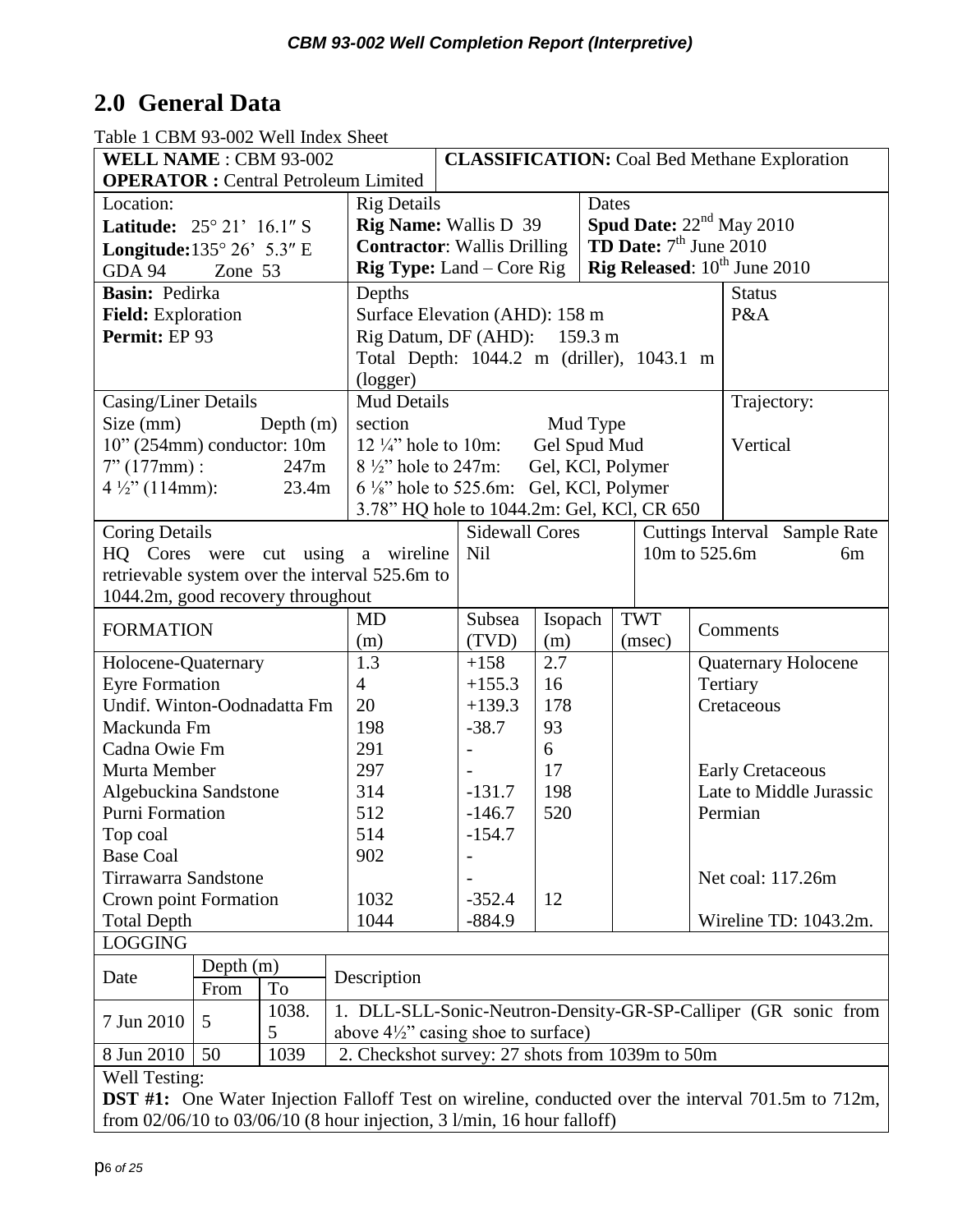| <b>Well Name:</b>           | CBM 93-002                                                                                                      |  |  |  |  |
|-----------------------------|-----------------------------------------------------------------------------------------------------------------|--|--|--|--|
| <b>Well Classification:</b> | Wildcat                                                                                                         |  |  |  |  |
| <b>Interest Holders:</b>    | Central Petroleum Limited (80%)<br>Petroleum Exploration Australia (20%)                                        |  |  |  |  |
| <b>Petroleum License:</b>   | EP 93, Northern Territory                                                                                       |  |  |  |  |
| <b>Location:</b>            | Latitude $25^{\circ} 21' 16.10''$ S<br>Longitude $135^{\circ} 26' 5.30''$<br>Australian Map Grid Zone 53 GDA 94 |  |  |  |  |
| <b>Ground Level (GL):</b>   | 158.0m                                                                                                          |  |  |  |  |
| <b>Kelly Bushing (KB):</b>  | 159.3m                                                                                                          |  |  |  |  |
| <b>Total Depth:</b>         | $1044m$ (driller's)                                                                                             |  |  |  |  |
| <b>Drilling Contractor:</b> | <b>Wallis Drilling</b>                                                                                          |  |  |  |  |
| <b>Drilling Rig:</b>        | Wallis Rig No. 39                                                                                               |  |  |  |  |
| <b>Contractors:</b>         |                                                                                                                 |  |  |  |  |
| Drilling Fluids RMN:        | <b>Drilling Fluids</b>                                                                                          |  |  |  |  |
| Coring Wallis:              | Drilling                                                                                                        |  |  |  |  |
| Mud Logging:                | Weatherford                                                                                                     |  |  |  |  |
| Wireline Logging:           | Weatherford                                                                                                     |  |  |  |  |
| Cementing:                  | Viking                                                                                                          |  |  |  |  |
| Earth Works:                | <b>Crown Point Pastoral</b>                                                                                     |  |  |  |  |
| <b>DST</b> Testing:         | Weatherford                                                                                                     |  |  |  |  |
| <b>Spud Date:</b>           | $22nd$ May 2010                                                                                                 |  |  |  |  |
| <b>Total Depth Reached:</b> | $7th$ June 2010                                                                                                 |  |  |  |  |
| <b>Rig Released:</b>        | $10^{th}$ June 2010                                                                                             |  |  |  |  |
| <b>Well Status:</b>         | Plugged and Abandoned                                                                                           |  |  |  |  |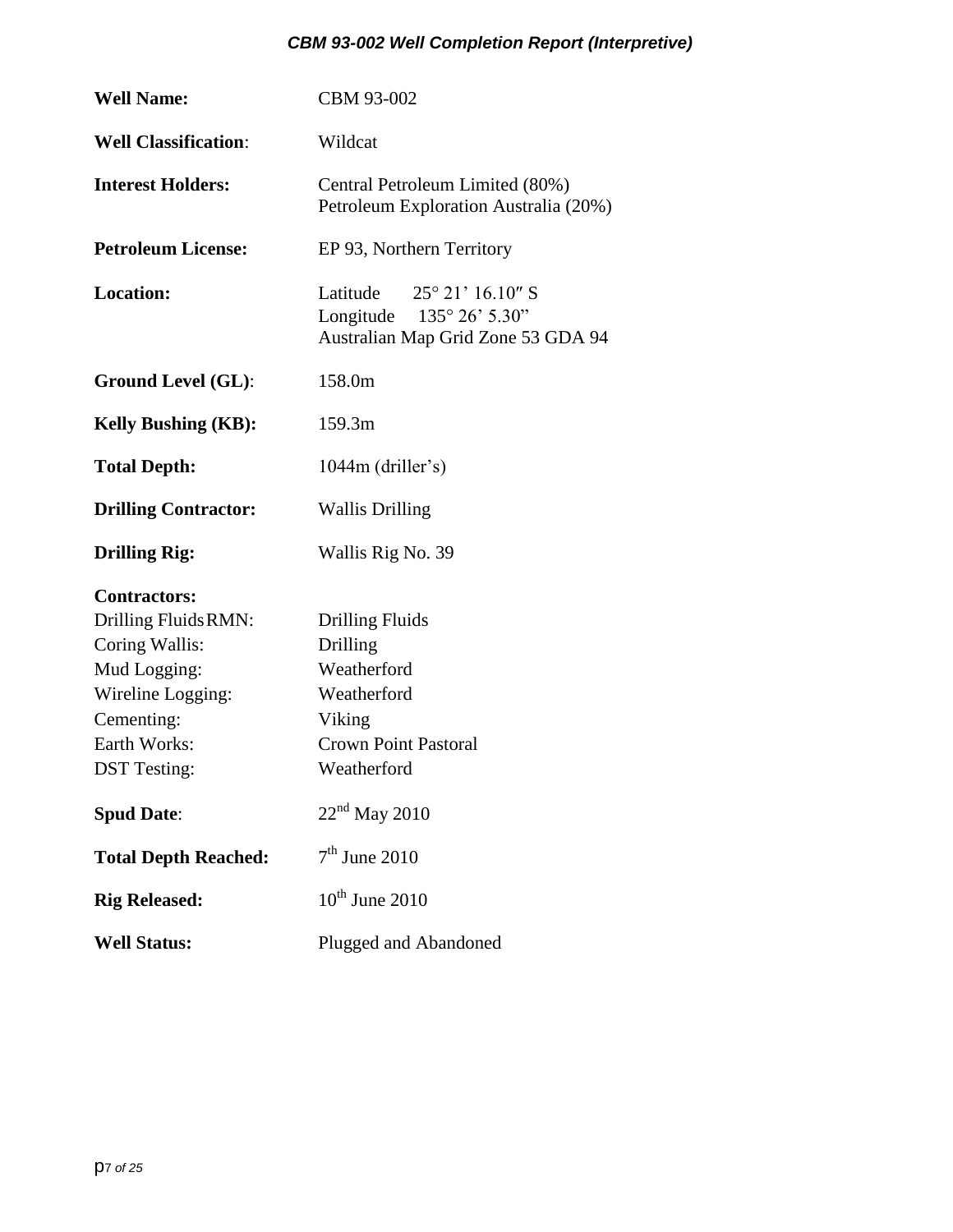## <span id="page-7-0"></span>**3.0 Drilling**

### <span id="page-7-1"></span>**3.1 Summary of Drilling and Related Operations**

The Wallis Rig No. 39 moved onto the CBM 93-002 location on the  $18<sup>th</sup>$  of May 2010.

The well was spudded  $\omega$  08:00hrs with an 8  $\frac{1}{2}$  BHA using Gel spud mud. The well was officially spudded once the cellar was drilled to 3.9mRT. The 10"conductor hole was drilled from 3.9mRT to 10.5mRT with the 8 ½" BHA.

They then POOH in order to make up a 12  $\frac{1}{4}$ " hole opener BHA, then RIH with the new 12  $\frac{1}{4}$ " BHA, and opened the hole to  $12\frac{1}{4}$ " from 3.9mRT to 10.5mRT. They then POOH and ran and cemented the 10" PVC conductor to 10m. They then waited on cement (WOC) for 6 hours, and laid out and strapped the 7'' casing string, cut the conductor, installed the flowline from the cellar to the sump, and made up the 8 1/2" BHA whilst WOC.

They then RIH and drilled ahead with an 8 1/2" BHA from 10.5m to 248.2m with Gel-Polymer-KCl mud. A wiper trip was then performed after the hole was circulated clean @ 248.2m. Whilst POOH from 248.2m to 40m, the driller was preparing to sit the drill string in slips, when the drill string disengaged from the top drive sub and fell to the bottom of hole.

The estimated top of the fish was @ 207.85mRT depth. The total length of the fish was 40.35m (consisting of the 8 ½" Bit, float sub, 7 drill collars, x/o, and 3 drill pipes). Operations were halted and a review of the incident took place before commencing fishing operations.

To commence the fishing operations they RIH with a 6 5/8'' grapple. The grapple was unsuccessful in engaging the fish as the drill pipe was lying against the side of the well. POOH to surface and then RIH with open ended drill pipe to attempt to engage the fish. This fishing method successfully engaged the fish, which was confirmed by a 10000lbs overpull. They then POOH to the surface with the fish, and no damage to any tubular were observed.

After inspection of the fish, they commenced rigging up to run the 7'' casing, made up the float and shoe track, and RIH to 247m. Once at 247m, and after the necessary pre job safety meeting (PJSM), they completed the cementing job as planned. Once the cement was set they pressure tested the blow-out preventer (BOP) and repaired the HCR valve.

After a successful BOP test they rigged down the BOP testing equipment and gave the rig a full service. They then made up a new BHA with a 6 1/8" bit to drill the 6 1/8" hole section. They RIH with the 6 1/8" BHA, using KCL-Polymer mud, and tagged the top of the cement (TOC) at 220m. They then drilled out the cement plugs, and the float and shoe track, and 3m of new formation to 251m. Once in 3m of new formation, they circulated the hole clean, and then conducted a formation integrity test (FIT) with 8.8ppg KCL-Polymer mud and 105psi surface pressure, and subsequently achieved a result of 11.2ppg Equivalent mud weight (EMW).

After the completion of the FIT, they continued to drill ahead the 6 1/8'' hole from 251m to 301m. At 301m they inspected and changed out the swabs on the main mud pump, and then continued drilling from 301m to 439m. At 439m there was a significant decrease in the drilling rate of penetration, therefore the 6 1/8" BHA was POOH for inspection. At the surface they noticed that 1 drill collar, 1 float sub, and the 6 1/8" bit had been left down the hole. After review of the incident they RIH to attempt to fish out the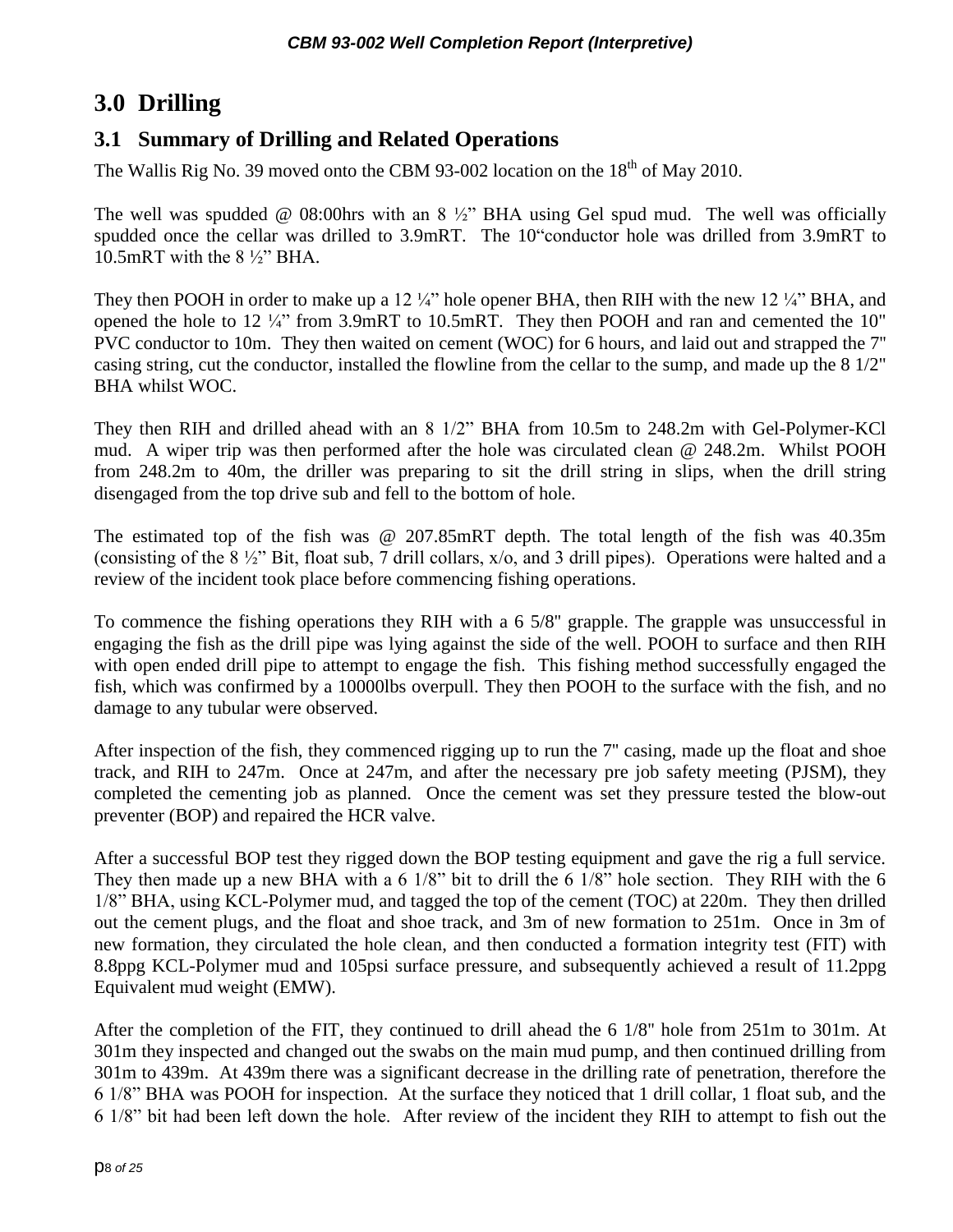equipment with the overshot. They tagged the top of the fish @ 427.3m, and then attempted to engage the fish with varying parameters to no avail, then POOH to 30m.

After inspecting the overshot tool, they RIH again with the overshot for the second fishing run to 427m. They attempted to engage the fish again, with no success, and therefore POOH to inspect the overshot at surface again. After discussion between the Perth office and the company men a decision was made to leave the 6 1/8" BHA in the hole and plug back the hole.

After changing over the handling equipment, they then RIH open ended with HRQ pipe to 432m, circulated bottoms up, held a PJSM, and rigged up the cement wedge. They then proceeded to mix, pump, and displace 6.5bbls of 15.6ppg cement slurry with 10.5bbls of mud to set the cement plug from 432m to 380m. After POOH from 432m to 372m, they circulated bottoms up twice, there was no cement returns to surface. They then POOH to surface, changed over the handling equipment, and made up a 6 1/8'' tricone BHA. After RIH to tag the TOC @ 389m, they control drilled ahead the 6 1/8" hole from 389m to 408m to establish kick-off from the plug. After making a connection the bit became plugged, and attempts to clear the bit were unsuccessful. Therefore they POOH to 360m, and repeated the necessary procedures to clear the bit blockage, and successfully regained full circulation. They then RIH to 408m, and after successfully kicking-off in the plug and drilling away from the cemented BHA, they continued to drill ahead in the 6 1/8" hole to 443m.

They continued to drill ahead from 443m to section TD @ 525.6m. They then pumped 5bbls of Hi-Vis sweep, circulated the hole clean, and conducted a wiper trip from 525.6m to 360m. Again 5bbls of Hi-Vis sweep was pumped in and the hole was then circulated clean, then 20bbls of Hi-Vis pill was spotted on the bottom of the hole to cover the open hole section. The 6 1/8" BHA was POOH and the handling equipment to run the 4 1/2" casing was rigged up. The 4 1/2" casing was then RIH and set the casing shoe @ 523.5m.

They then rigged up the surface lines and the cement head, and completed the 4 1/2'' casing cement job from 525.6m to 485m. After WOC for 8 hours, they installed the casing slips, nippled up the BOP, and then pressure tested the BOP.

After rigging down the testing equipment, they RIH with the 3.78" HQ coring assembly using Gel/ KCl/CR 650 mud, and tagged the TOC @ 485m. They then proceeded to drill out the cement plug, float, and shoe track. They then drilled ahead a rat hole and 3m of new formation to 528m. After circulating the hole clean, they conducted an FIT @ 528m with 8.6ppg MW and 30psi surface pressure, and achieved an 8.9ppg EMW FIT result.

They then cut and retrieved cores from 528m to 712m, then circulated the hole clean, and rigged up and carried out one water injection falloff test on wireline. This DST was conducted over the interval 701.5m to 712m, from 02/06/10 to 03/06/10 (8 hour injection, 3 l/min, 16 hour falloff).

After completing the DST, they resumed cutting core 712m to well TD (1044m). After reaching TD they carried out a wiper trip from 1044m back to the shoe, and POOH to surface. A PJSM was then held before rigging up to run the Weatherford Wireline logging program.

Logging commenced on the  $7<sup>th</sup>$  of June 2010. During logging, the Super Combo tool failed, so the wireline engineers POOH to surface and rectified the problem by cycling the power to the tool. They then RIH and successfully completed run 1. They then POOH and rigged up the checkshot survey and RIH. They encountered a problem while running the checkshot survey, therefore they POOH to surface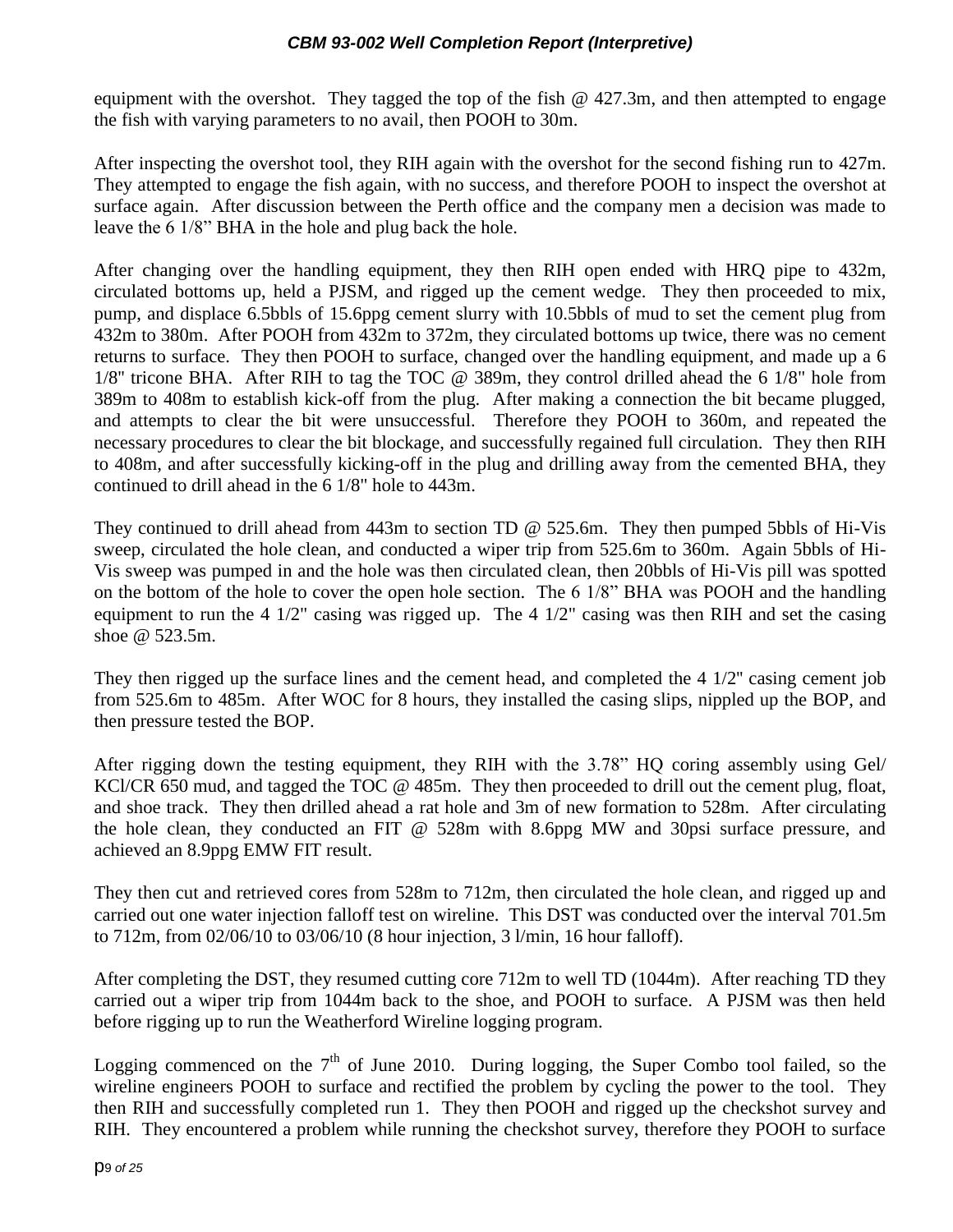to inspect. They repaired the locking arm, RIH, and successfully completed all 27 checkshots from 1039m to 50m. The entire logging program was completed in 16 hours.

Cement plugs were then set from 1044.2m to 493m across the casing shoe and at surface to 30m. The well was plugged and abandoned on the  $10<sup>th</sup>$  June 2010.

The rig was released at 1900hrs  $10^{th}$  June 2010.

<span id="page-9-0"></span>

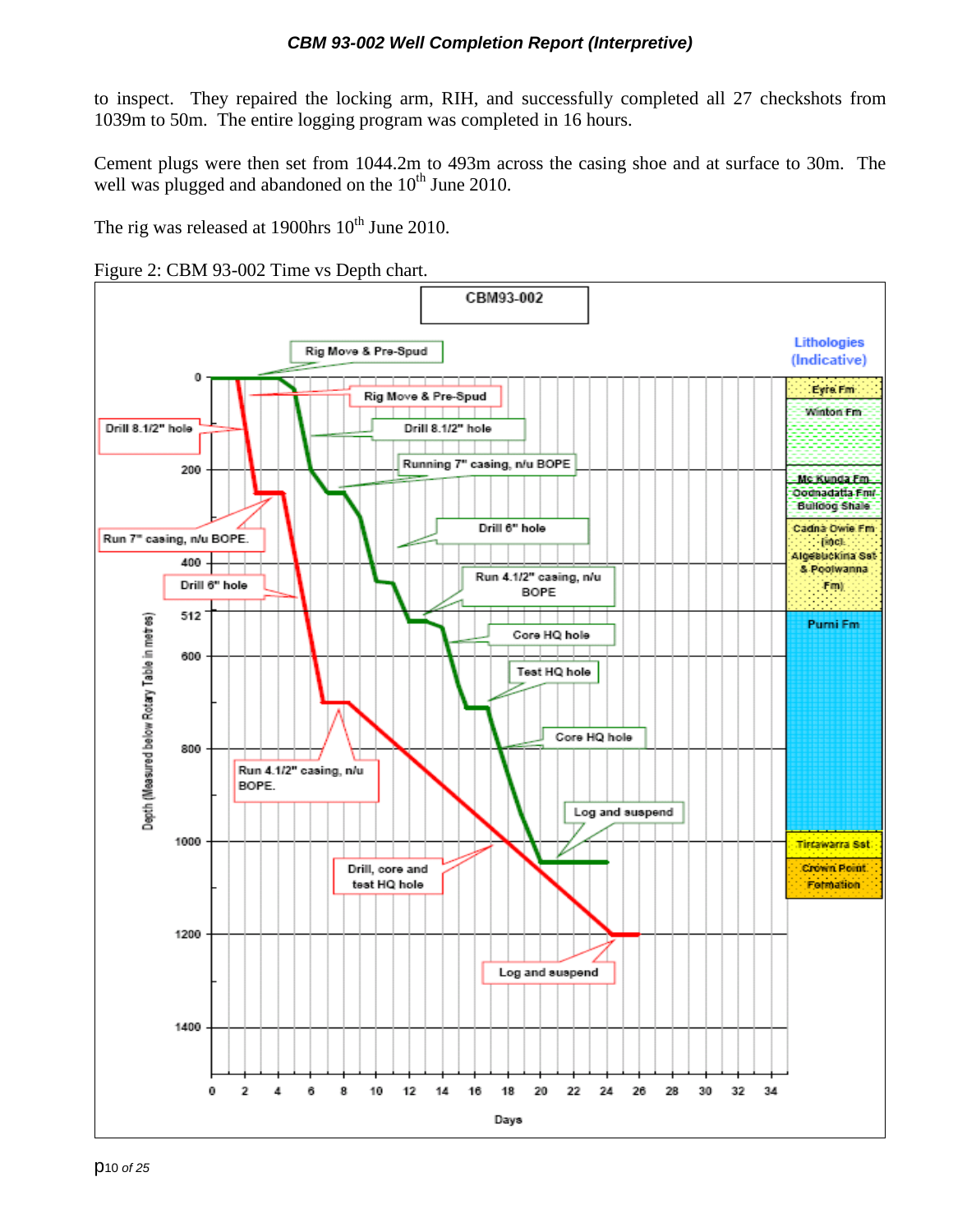### <span id="page-10-0"></span>*3.1.1 Drilling equipment installed in or on the well*

The Wallis Drilling Contractors rig Delta 39 was used to drill the CBM 93-002 well. This rig is a 330 HP hydraulic rig with a 226kn (50,700 lbf) pull capacity and capable of drilling to 1500m with HQ drill rods. The rig pumps are an FMC Q1832 Five Piston Pump powered by a 300 HP diesel engine driven hydraulic motor. The Diamond coring pumps are 2 x FMC Bean Model L1118SC pumps rated at 246 litres/min and 1800 psi. The mud system is a trailer mounted 2 mud tank unit rated at 8000 litres complete with agitators and mixing hoppers. This system is used in conjunction with 3 earth settling pits. The BOP system comprises a Hydril GK 7-1/16" x 3K Annular (double acting) with a 5 bottle Sanyi Model FK 125-3, 3000psi, 3 station, Accumulator Unit with a 3 station remote driller's control panel.

### <span id="page-10-1"></span>*3.1.2 Casing and equipment installed in or on the well including details of abandonment.*

10" PVC casing was set and cemented at 10m.

7" 23 ppf K55 Ozcom Vam casing was set at 247m.

4 ½" 10.8 ppf 5LB Ozcom Vam casing was set at 523m.

### <span id="page-10-2"></span>*3.1.3 Cementing operations carried out*

The surface hole was opened up to  $12\frac{1}{4}$ " from surface to 10.5m and 10" conductor pipe was run and cemented at 10m.

The 8 ½" hole was drilled from 10.5m to 248.2m and the 7" K55 casing was run and cemented at 247m.

The 6 1/8" hole was drilled from 248.2m to 525.6m and the 4  $\frac{1}{2}$ " casing was run and cemented at 523m.

The 3.78" hole was drilled from 525.6m to 1044.2m and a cement plug was set from 493m to 1044.2m. See figure 3 for the P&A diagram.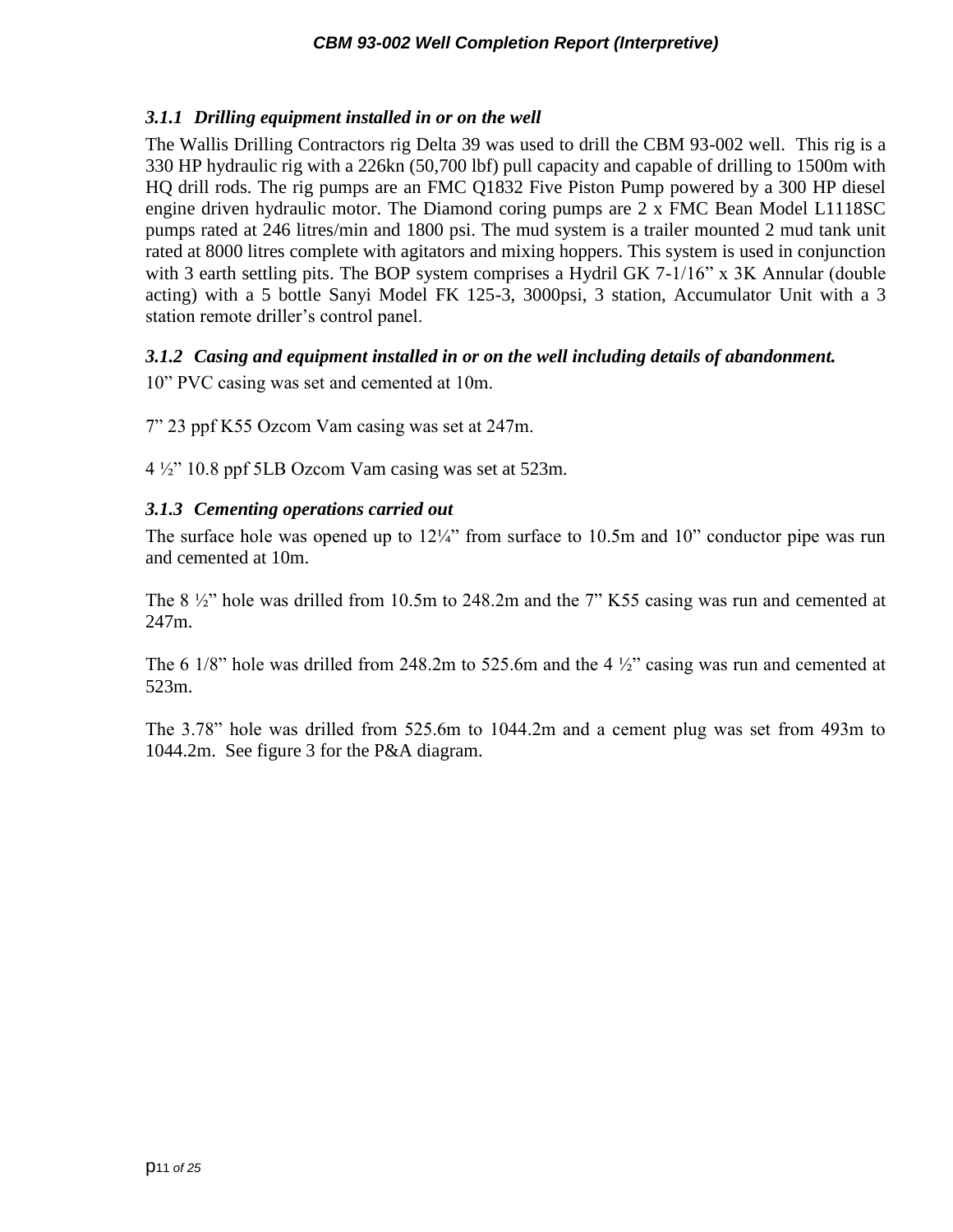<span id="page-11-0"></span>Figure 3: CBM 93-002 P&A diagram.

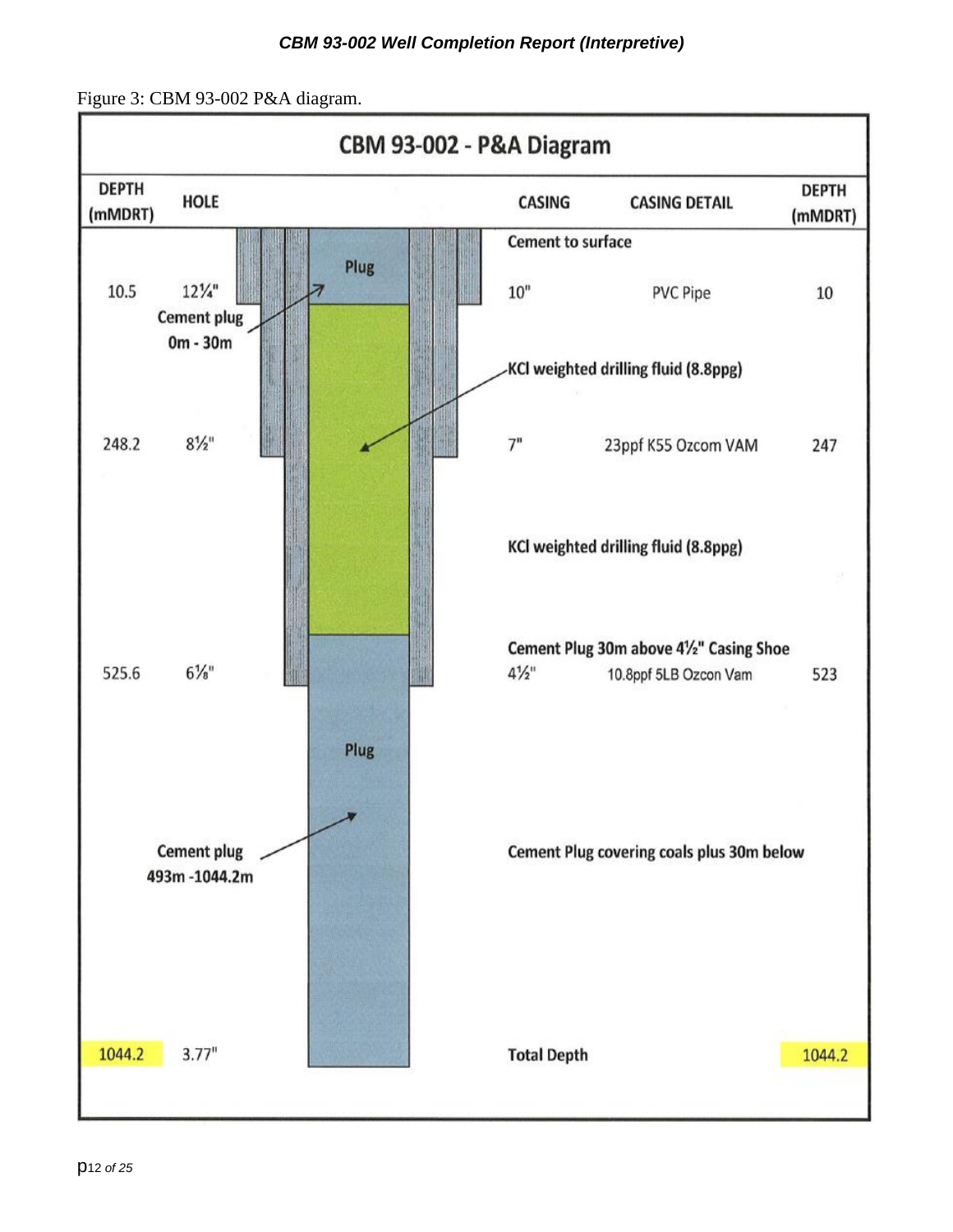#### <span id="page-12-0"></span>*3.1.4 Bit Records*

Comprehensive details of bit records and drilling parameters are contained within the IDS Final Well Report in Appendix 3.

#### <span id="page-12-1"></span>*3.1.5 Deviation Surveys*

No surveys were conducted in CBM 93-002 and the hole is assumed to be vertical.

#### <span id="page-12-2"></span>*3.1.6 Drilling Fluids*

RMN Drilling Fluids were contracted to supply and maintain drilling fluids. After initially using gel water spud mud for the surface hole, a KCl/ Polymer mud system was utilized while drilling the 8.5" and 6 1/8" hole sections. A Gel, KCl, and CR 650 mud system was used for the coring section (528m to 1044.2m).

<span id="page-12-3"></span>A drilling fluids recap (mud report) can be found in Appendix 7.

#### *3.1.7 Lost Time*

A breakdown of operational time and lost time is summarized in Figure 4 below. Further information on lost time during the drilling of CBM 93-002 can be found in the IDS Final Well Report in Appendix 3.

<span id="page-12-5"></span>Figure 4: Lost time breakdown by operational code.



### <span id="page-12-4"></span>**3.2 Water Supply**

Water supply was sourced from the Old Andado bore for the camp water supply and the North Bore for the rig's water supply. Both bores are to the north of the CBM 93-002 well.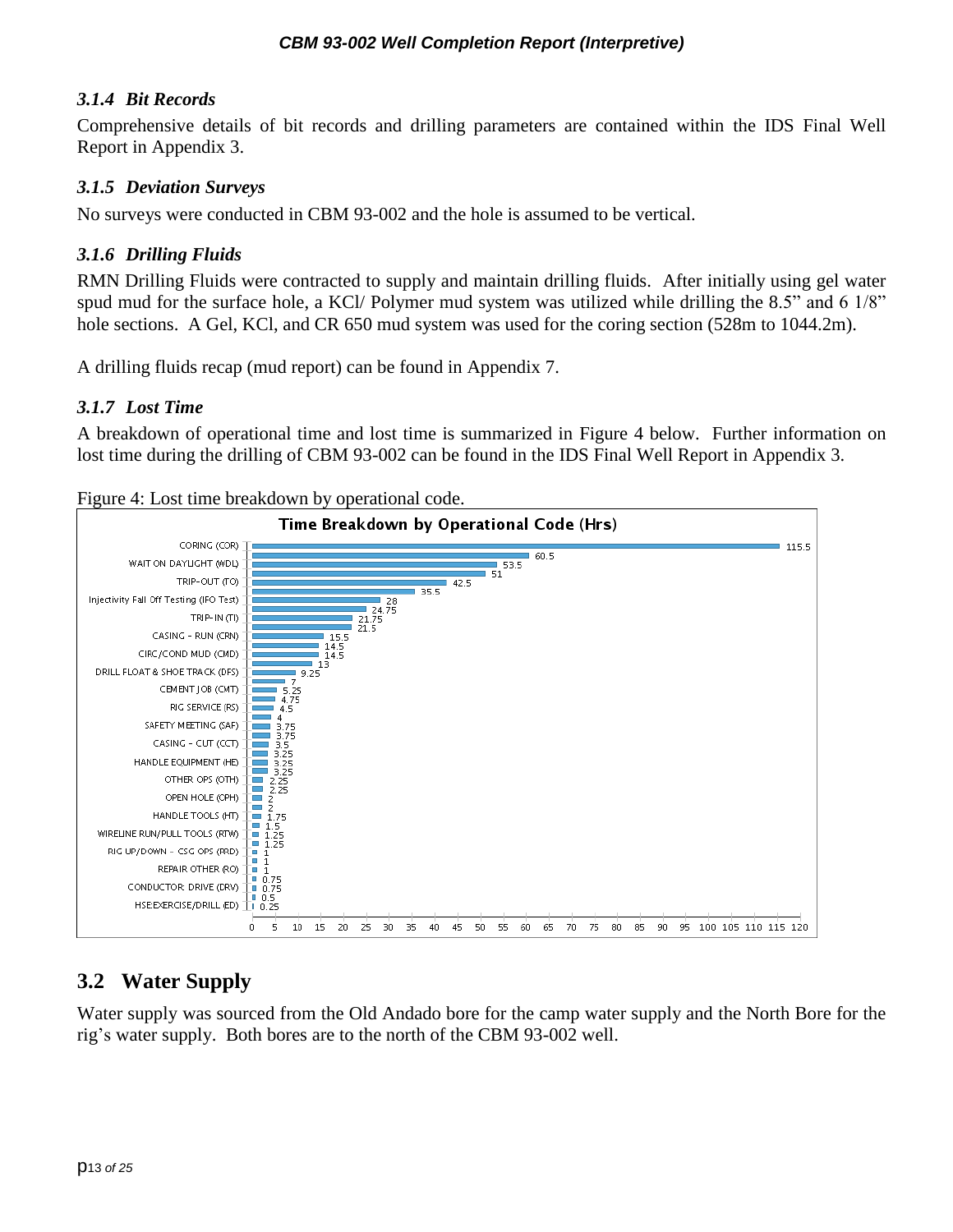# <span id="page-13-0"></span>**4.0 Logging, Sampling and Testing**

### <span id="page-13-1"></span>**4.1 Cuttings Samples Collected**

Cuttings samples were collected and bagged at 6m intervals from 10m to 525.6m.

### <span id="page-13-2"></span>**4.2 Coring**

The well was continuously cored from 528m to Total Depth of 1044.2m. The Wallis D 39 drilling rig was a heavy duty coring rig well equipped to core and to recover cut cores with a wireline retrievable system. Core recovery was excellent for the majority of the cores; however, poor recovery was experienced in the Upper Purni Formation while coring friable argillaceous sandstone. Core no.1 only recovered 0.3m out of a possible 6m, core no.2 only recovered 2.1m out of a possible 6m, and core no.3 only recovered 3.7m out of a possible 6m core barrel.

A total of 89 coring runs were made and detailed records of these runs are contained in the IDS Final Well Report in Appendix 3 and within the Daily Geological Reports in Appendix 2.

Various samples of core were selected for Palynological, Petrological and Geochemical analyses, discussed below.

### <span id="page-13-3"></span>**4.3 Mudlogging**

Basic mudlogging services were provided by Weatherford (WFT), collecting and bagging samples and monitoring gas and drilling parameters. A mudlog was produced with lithological descriptions provided by the wellsite geologists. WFT also provided laboratory facilities for measurement of gas desorption of coal core samples. Results obtained were used to assess the gas potential of the Primary Objective, Purni Formation Coal measures.

### <span id="page-13-4"></span>**4.4 Wireline Logging**

Wireline logging services were provided by Weatherford.

Run No. 1 was the super combo (DLL-SLL-Sonic-Neutron-Density-GR-SP-Calliper (GR sonic from above 4½" casing shoe to surface), and it ran from 1038.5m to 5m.

During logging, the Super Combo tool failed, so the wireline engineers POOH to surface and rectified the problem by cycling the power to the tool. They then RIH and successfully completed run 1.

Run No. 2 was the checkshot survey, ran by SGS, which comprised of 27 shots from 1039m to 50m.

During Run No. 2, they encountered a problem, therefore they POOH to surface to inspect. They repaired the locking arm, RIH, and successfully completed all 27 checkshots from 1039m to 50m.

The entire logging program was completed in 16 hours.

The maximum bottom-hole temperature recorded was 75 degrees Celsius.

Wireline log data is included in Appendix 6 and the checkshot survey data in Appendix 10.

### <span id="page-13-5"></span>**4.5 Vertical Seismic Profile**

No Vertical seismic profiles were conducted.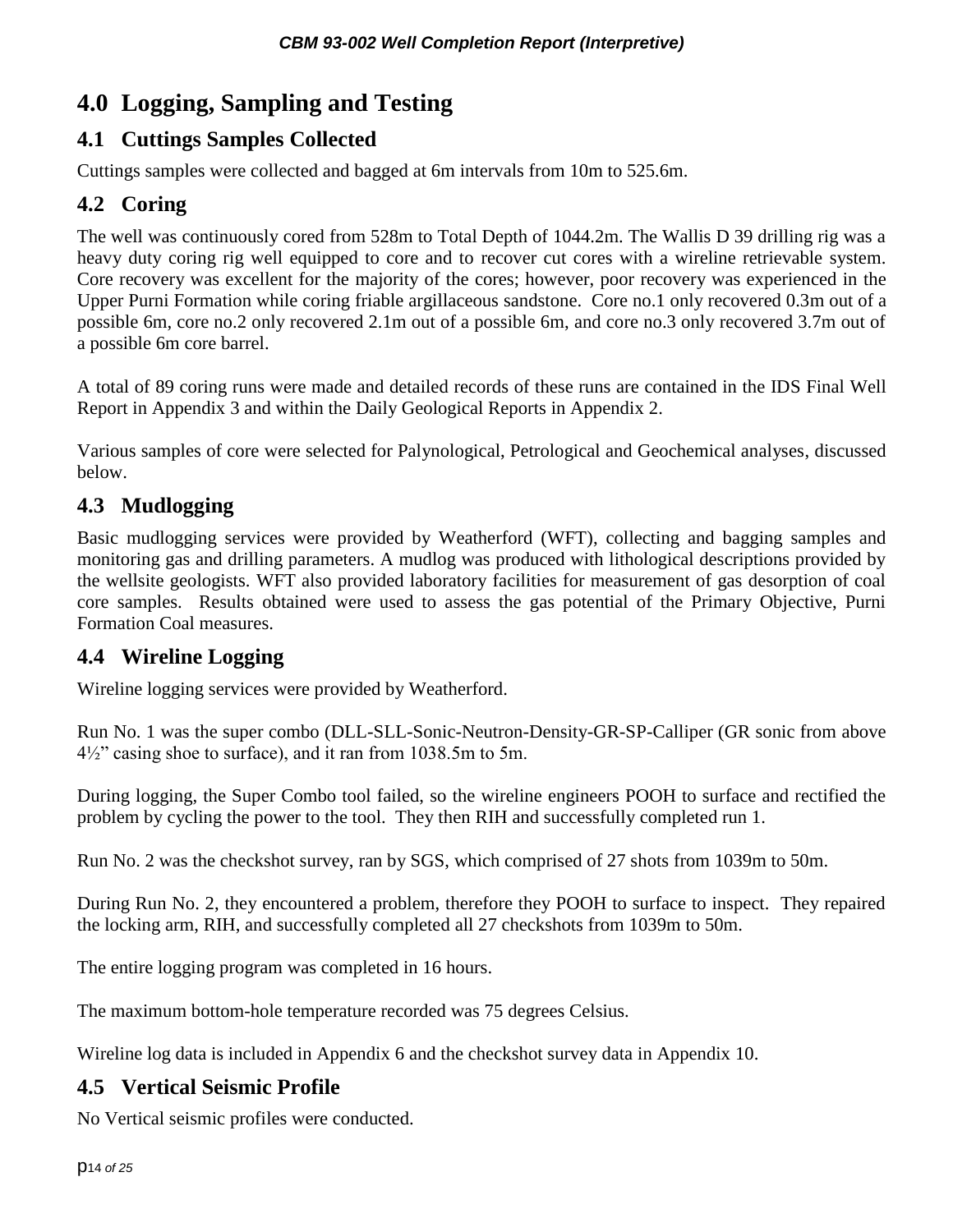### <span id="page-14-0"></span>**4.6 Water Injection Falloff Tests**

One Water Injection Fall Off test was conducted in the well. The test was conducted over the interval 701.5m to 712m, from 02/06/10 to 03/06/10, with an 8 hour injection at 3 l/min, and a 16 hour falloff. The test was carried out to measure coal permeability. The test was conducted using a wireline conveyed test tool with two flexible tubes run with the tool from the surface. One provided pressure to set the packer and the other pumped water into the coal seam being tested. On setting the packer a water injection phase of 8 hours commenced, followed by a falloff phase of 16 hours, during which the coal zone being tested relaxes back towards static formation pressure. From these pressure measurements, certain reservoir parameters of the coal zone (interest zone) can be deduced, in particular, coal permeability can be calculated. Reports on the results of these tests are included in Appendix 9.

### <span id="page-14-1"></span>**4.7 Coal Desorption Sampling**

Coal desorption sampling was carried out by Weatherford. A total of 89 coal samples were placed in desorption canisters and desorbed on site. Results are discussed in Section 5, Formation Evaluation and basic and interpreted data is included in Appendix 5.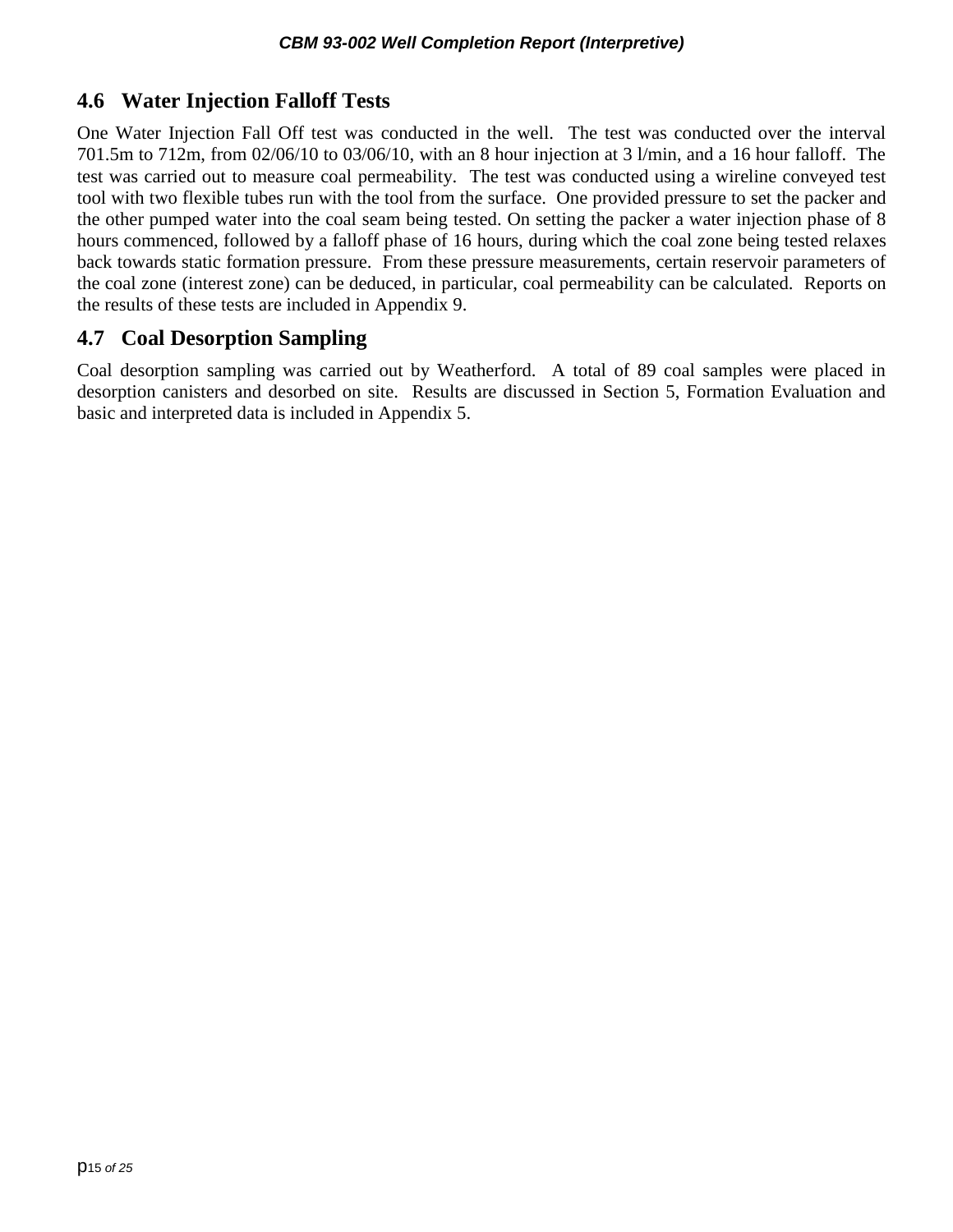# <span id="page-15-0"></span>**5.0 Geology and Formation Evaluation**

### <span id="page-15-1"></span>**5.1 Regional Geological Setting and Discussion of the Prospect**

The permits encompass four superimposed sedimentary basins, namely the Palaeozoic Warburton Basin, the Permo–Carboniferous Pedirka Basin, the Triassic Simpson Basin, and the Jurassic–Cretaceous Eromanga Basin, Figure 5 shows the structural elements of the Pedirka Basin.

Particular reference is made to the Permian Purni Coal Formation which thins in a northwest direction onto the Andado Shelf. It is this sequence, which is interpreted to be present in both permits and is the primary objective of the 2009/2010 CBM drilling campaign (Ambrose, 2007).

The sequence subdivision appears, based on limited data, to be valid on a regional scale and thick individual coal seams do have wide lateral continuity although they appear to split and condense fairly rapidly. The thicker coal seams on the Andado Shelf were deposited in high latitudes on Arctic style coal mire where periodic freezing, dry out phases, fires and refreezing took place. Maceral content is variable between mainly vitrinite (woody organic matter) and inertinite (charcoal). Oil prone liptinites average 5- 10% and where mature these coals would provide good oil source rocks (Ambrose, 2007).

The thicker coal seams in the well, which are up to 15 m thick, show marked lateral continuity having been deposited via large scale cyclic sedimentation on the Andado Shelf. Sedimentation was largely allocyclic i.e. related to changes in cyclothemic deposition caused by factors such as climatic variation and changes in eustatic sea level. On a smaller scale, deposition of thinner peat mire coals was auto-cyclic and decoupled from the constraint of available accommodation space in the basin. Autocyclic sedimentation of clastics and thin coal seams within the subunits occurred via processes such as channel migration and river avulsion (Ambrose, 2007).

The CBM 93-002 well is located on the Andado Shelf, which is blanketed by a Permian sequence including coal measures containing up to 107.9m of coal in seams greater than 1 m thick. The nearest well to this location is CBM 107-001, which is located approximately 33 km to the southwest and intersected 134 m of coal. Ambrose (2011) has divided the coal sequence on a regional basis into 3 units, Units A, B and C. All 3 units were intersected in CBM 93-002, which intersected a total of 117.9m of coal, with significant coal developments in all three units.

Overall the well was a positive result and confirmed the presence of widespread coal seams in this general area. However the coals registered very low gas contents and future development will concentrate on coal stratigraphy exploration holes to define a resource for possible underground coal gasification and/or mining, as the coal bed methane resource appears minimal.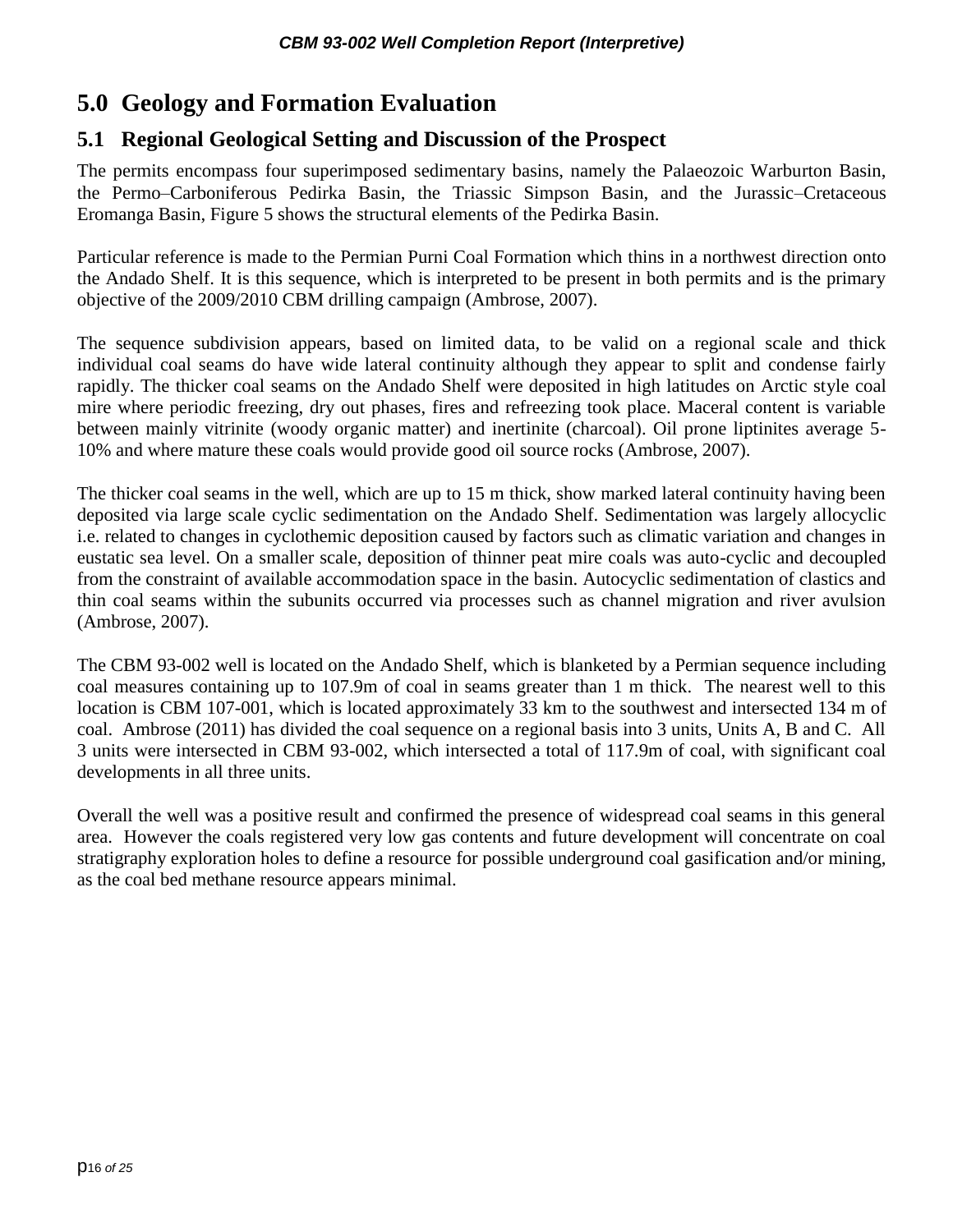<span id="page-16-0"></span>Figure 5: Pedirka Basin Structural Elements

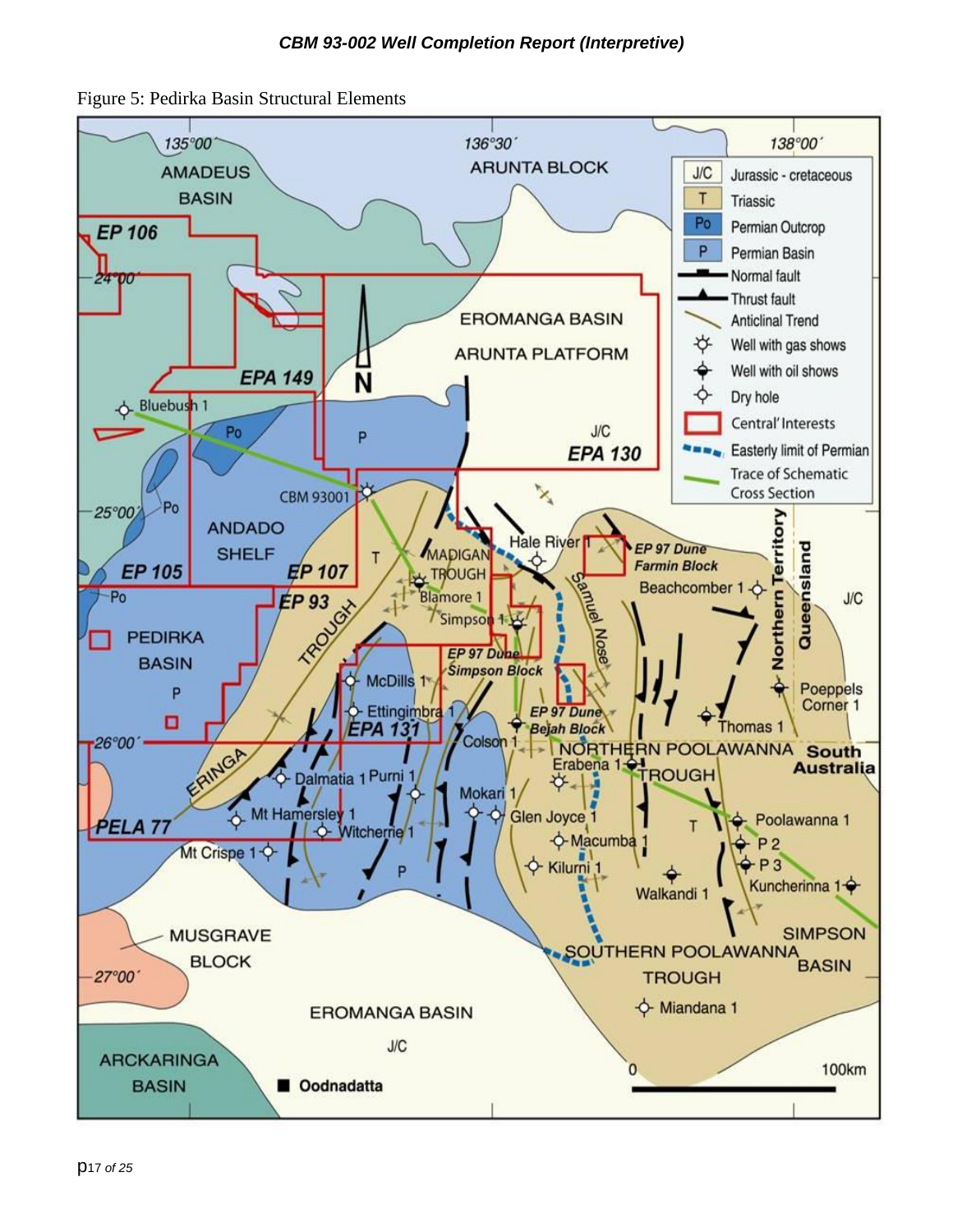### <span id="page-17-0"></span>**5.2 Lithology and Formation Tops**

Table 2 below shows the prognosed vs actual depths of the Formation Tops for CBM 93-002.

| <b>Formation Tops</b>               | <b>Prognosed Depths</b> |          | <b>Final Depths</b> |          | Difference                 |  |
|-------------------------------------|-------------------------|----------|---------------------|----------|----------------------------|--|
| CBM 93-002                          | (mKB)                   | (mSS)    | (mKB)               | (mSS)    | High / Low<br>To Prognosis |  |
| Eyre Fm                             | $\overline{4}$          | $-155.3$ | $\overline{4}$      | $-155.3$ | $\theta$                   |  |
| <b>Winton Fm</b>                    | 60                      | $-95.3$  | 20                  | $-139.3$ | 40H                        |  |
| Mackunda Fm<br><b>Bulldog Shale</b> | N/A                     | N/A      | 198                 | 38.7     | Not Prognosed              |  |
| Cadna-owie Fm                       | 484                     | 324.7    | 291                 | 131.7    | 193H                       |  |
| Algebuckina Ss                      | 490                     | 330.7    | 314                 | 154.7    | 176H                       |  |
| Purni Fm                            | 700                     | 540.7    | 512                 | 353.7    | 188H                       |  |
| Tirrawarra<br>Sandstone Eq          | N/A                     | N/A      | 971.5               | 812.2    | Not Prognosed              |  |
| Crown Point Fm                      | N/A                     | N/A      | 1032.9              | 873.6    | Not Prognosed              |  |
| <b>Total Depth</b>                  | 1200                    | 1040.7   | 1044.2              | 884.9    | 155.8H                     |  |

Table 2: CBM 93-002 predicted vs actual formation tops

### <span id="page-17-1"></span>*5.2.1 Tertiary - Eyre Formation: 4m to 20m*

Claystones and minor siliceous sandstone are assigned to the Tertiary Eyre Formation although they may simply represent a weathered top to the underlying Winton Formation. Claystones are orange, grading to yellow and red brown, with traces of limonite fragments. White fine to very fine sandstone is partly silicified and is identified as silcrete.

### <span id="page-17-2"></span>*5.2.2 Winton Formation: 20m to 198m*

The Winton Formation is a non-marine sequence of Early to Late Cretaceous age. In CBM 93-002 the sequence is dominated by medium to dark grey, predominantly soft to occasionally firm, non-calcareous claystone, rarely silty, with rare very fine sand grains, and rare specks of carbonaceous fragments and coal. In CBM 93-002, the claystone was generally as above, however, it occasionally graded to silty claystone and was interbedded with light grey, very fine to medium grained, slightly calcareous, glauconitic sandstone.

### <span id="page-17-3"></span>*5.2.3 Mackunda Formation / Bulldog Shale: 198m to 291m*

The MacKunda Formation is a marginal marine sequence of Early Cretaceous age. In CBM 93-002, the sequence is dominated by claystone, which is dark grey, with rare carbonaceous fragments and very fine disseminated glauconite grains, grading to mid to dark grey siltstone, with common disseminated fine glauconite grains. These are interbedded with light to mid grey, very fine to medium grained sandstone, with very common lithics and subrounded black glauconite grains, slightly calcareous (up to 40%) calcareous, decreasing downwards), with trace off white limestone/calcite.

### <span id="page-17-4"></span>*5.2.4 Cadna-Owie Formation: 291m to 314m*

The Cadna-Owie Formation was distinguished by a positive drilling break at 297m (from 16m/hr to 43 m/hr), and the first appearance of fine sandstone, after the dominantly argillaceous assemblage of the Mackunda Formation. It was very thin and hard to separate from the below Algebuckina Sandstone whilst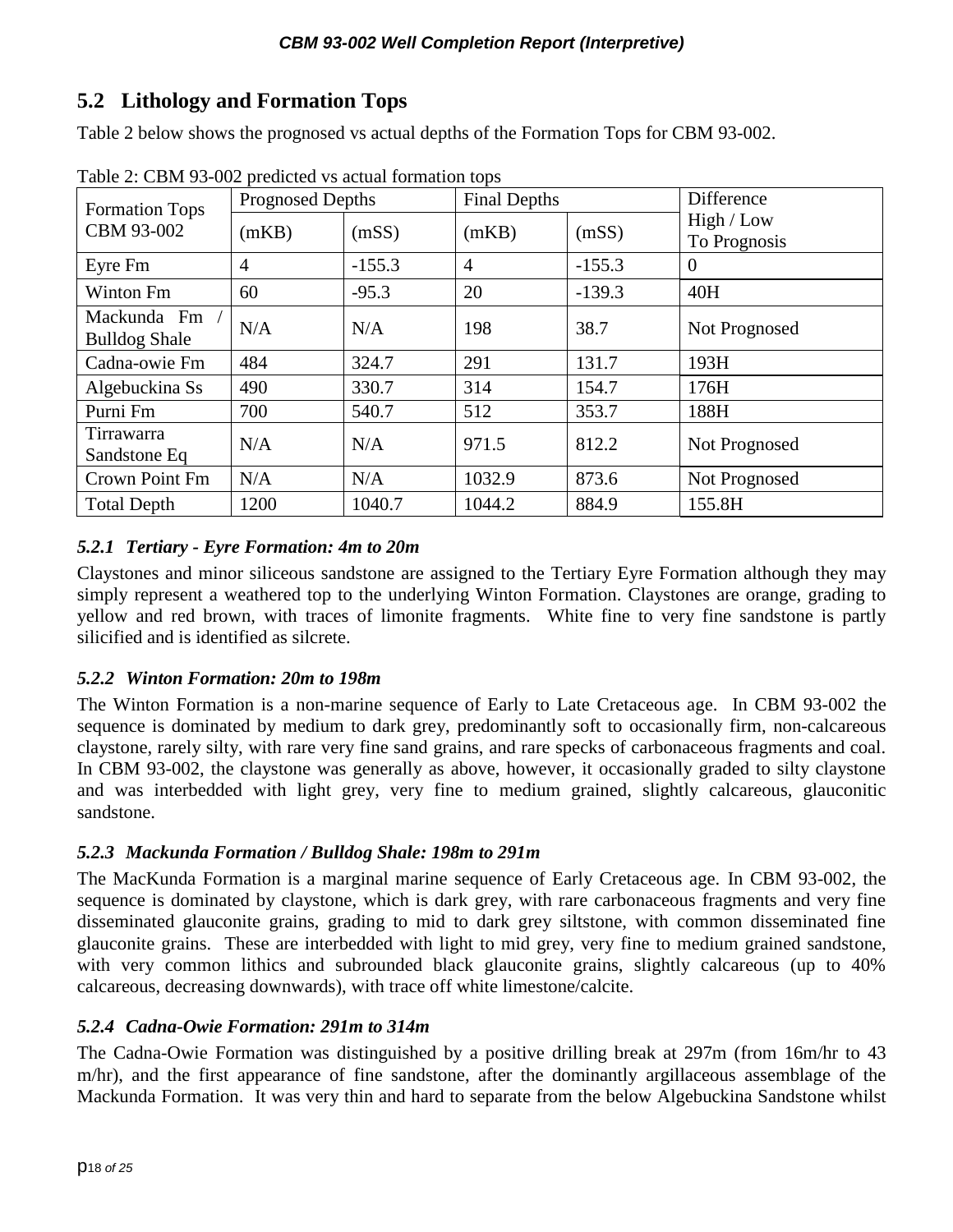drilling. Wireline logs display a slight decrease in gamma ray response and a significant increase in density and neutron response at this level.

In the cuttings, the sandstone is predominantly translucent to clear, and occasionally light grey, predominantly fine to occasionally medium and coarse grained, loose, moderately to well sorted, subrounded, occasionally subangular, with traces of pink and orange garnet, and yellow and yellow brown quartz, rare carbonaceous fragments, with excellent inferred porosity.

#### <span id="page-18-0"></span>*5.2.5 Algebuckina Sandstone: 314m to 512m*

The Algebuckina Sandstone was picked by a positive fast drilling break from an average of approximately 15m/hr in the Cadna-Owie Formation to 65m/hr.

The Algebuckina Sandstone is a series of stacked braided fluvial sandstone beds, generally very coarse at the base, and fining upwards to medium grained. The sandstones are typically light or medium grey, loose, medium to very coarse, and subangular to angular. However, in CBM 93-002, the sandstone is clear, milky, trace light yellow or yellow brown, fine grained, generally very well sorted, rounded to sub rounded, with rare carbonaceous fragments. Although, from 410m to 415m, the sandstone becomes very coarse quartz grains, subangular to subrounded.

In addition, the samples from approximately 434m to at least 450m were affected by poor returns and poor samples due to the drilling problems fully described in 3.1 - Summary of drilling and related operations. From 450m to 512m the sample returns and sample quality improve. The sandstone from 450m to 512m is clear, milky, trace light yellow, light pink, and light brown, fine to medium grained, loose, trace dark grey claystone, light grey lithic fragments, pink garnet, and trace carbonaceous fragments and coal, mostly in the lower 30m.

### <span id="page-18-1"></span>*5.2.6 Purni Formation: 512m to 971.5m*

The Purni formation was picked by a reverse drilling break, approximately 5.5m above the first true Purni coal interval. There were no returns from 512m to 519m, and the lithology was first inferred to be claystone or argillaceous sandstone based on the drop in ROP, however, the wireline logs indicate sandstone, with possibly argillaceous sandstone from 512m to 514m.

The Permian part of the sequence in CBM 93-002 consists of stacked upward fining sequences of coarse to medium sandstones grading upwards to coals. The entire interval is identified with the Purni Formation and correlates well to similar intervals in CBM 93-001 and CBM 93-004.

The drilling of CBM 93-002 matched expectations in terms of coal thickness within the Purni Formation with a net cumulative coal thickness of 107.9m for coal seams greater than 1m thickness; with a total thickness of 117.3m for all coals including thin beds. The thickest coal seam was 14.4m.

The top of the Purni Formation was placed 5.5m above the uppermost coal seam. The sandstones of the Purni Formation differ significantly from those higher in the sequence, such as the Algebuckina Sandstone. The Purni Formation sandstones possess considerably higher gamma ray values and greater density (i.e. it is quite radioactively "hot" due to the possible presence of radioactive minerals such as feldspar and zircon), and the sandstones are considerably more compacted than the overlying Jurassic sandstones.

As in adjacent wells, the Purni Formation has been informally divided into the Upper Purni, with numerous thick coal seams, and a Lower Purni where coals are still present but are thinner and comprise a lower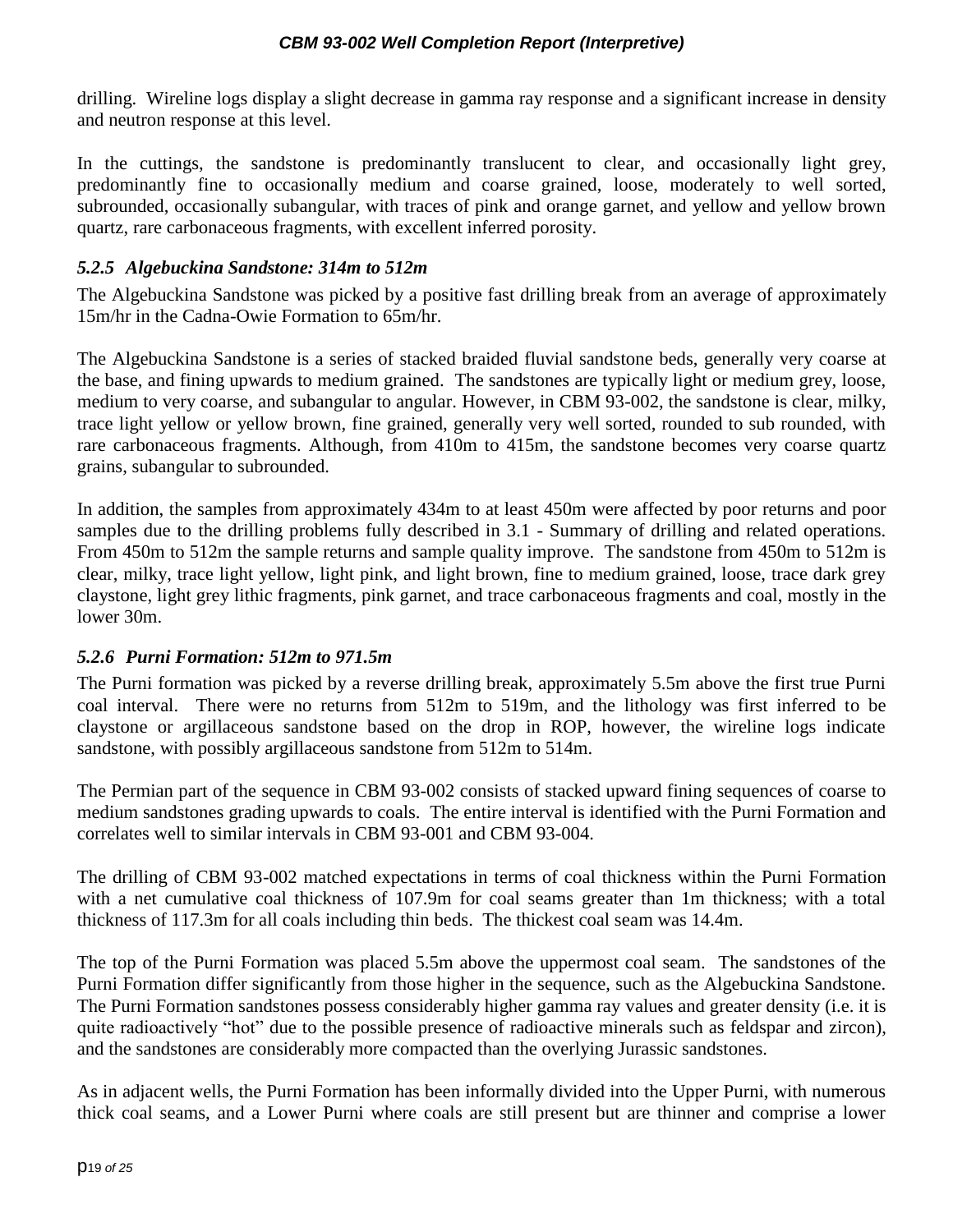proportion of the sequence. The boundary is transitional and arguable, but is here placed at the base of the coal at 828.4m. This pick could be reviewed after correlation with other wells.

Upper Purni Formation: 512m to 828.4m.

Palynological analysis of thin claystones, from the upper part of the sequence, indicates they were deposited in a lacustrine environment during the Late Permian (appendix 11). This age was assigned to four samples the deepest of which was 588.7m.

Further palynological analysis was carried out on samples from 634.8m to 940.7m. These samples, from thin beds of claystone deposited in a lacustrine environment, showed a distinct Early Permian palynozone.

The upper part of the Purni  $(512m - 828.4m)$  is typified by stacked sequences of light to medium grey, medium to coarse quartzose sandstones, in part very coarse, which grade up rapidly through fine sandstones, medium grey siltstones and dark grey, in part carbonaceous claystones to thick, quite uniform coals. The transition from medium to coarse sandstones to coal is thin, rarely more than 2m in thickness. The proportion of coal in this interval is high.

The lower sandstones in each upward fining unit show subtle and irregular variations in grain size but overall appear quite uniform. Occasional cross laminae are present, as are thin claystone laminae, sometimes carbonaceous, and laminae dominated by fine to medium carbonaceous fragments and muscovite. Ripped up coal fragments are sometimes present near the base, which is usually sharp and probably erosive into underlying coals. Occasional coal or coalified wood fragments may be present higher up.

The sandstones themselves are dominated by quartz, generally clear or white in the upper part, but becoming grey with depth. Rare dark grains of chert and black lithic fragments are present, pink garnet is occasionally common, particularly in finer bands, and yellow or orange quartz is present in trace amounts. White muscovitic mica is generally visible, and dark mica (biotite) occurs in trace amounts in the lower half.

Poor, to rarely fair, visual porosity is occasional present to a depth of 572.2m but for the most part intergranular spaces are filled with soft white kaolinitic clay, becoming a little firmer with depth and no porosity is evident.

In the transition from medium sandstone to coal, fine to very fine quartzose sandstones are thinly interbedded or interlaminated with siltstone and claystone, the proportion of sandstone decreasing upwards. Claystones are most common at the top, and become carbonaceous and often grade into the overlying coal. Plant fragments may be quite common on bedding planes below 706m.

Coals in the upper Purni are predominately very dark blackish brown to black and dull with occasional bright bands 2-3mm thick. They have a rough texture and may be quite porous. The detailed petrology of these and lower coals is described elsewhere. Cleat is visible only in the bright bands at intervals of 3- 10mm, but vertical fractures are evident in most seams, usually as a single fracture through the core but occasionally two or three may be present.

With depth the coal is black, predominantly dull with bright bands, but often with common discontinuous bright laminae up to 10mm in length. On bedding planes these bright laminae look like wood chips, with a fibrous woody texture. Occasional fragments have more regular striations and have a reedy appearance. The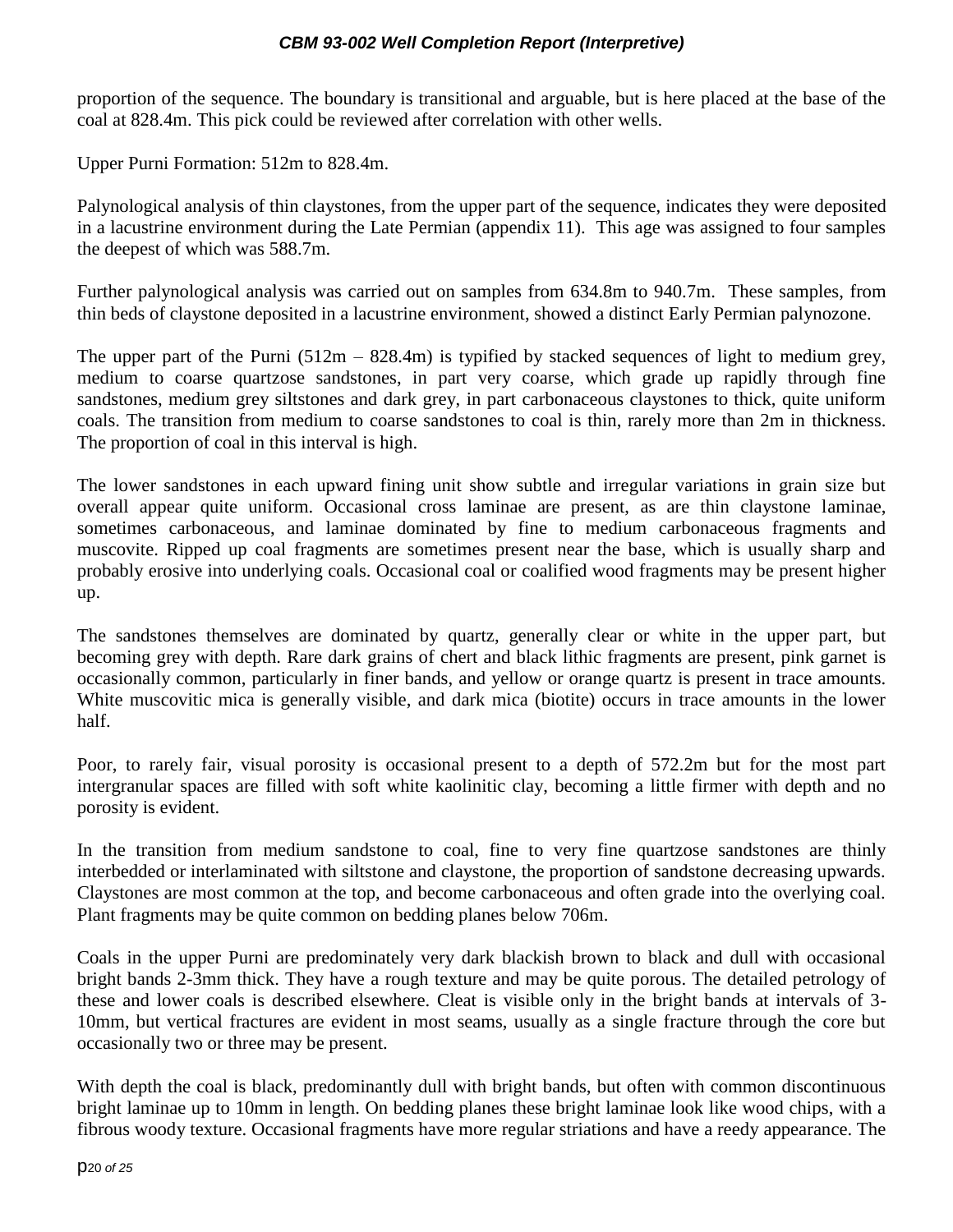proportion of both bright bands and laminae increases gradually and irregularly with depth, but the coal is overall dull.

Lower Purni Formation: 828.4 to 971.5m

The Lower Purni is an informal term that seeks to define the sandstone predominant section with only few and generally thin coal seams. The lower part of the Purni is also typified by upward fining sequences but the coarser basal sandstones are thinner as are the coals at the top of each sequence, and the transition from sandstone to coal is thicker and more gradual. Leafy plant material is frequently present on bedding planes and the proportion of bright components in the coals increases downwards, such that the lower coals contain fairly equal proportions of bright and dull coal. Discontinuous bright laminae are more common, but still have the appearance of wood or rush fragments on bedding planes.

Basal sandstones in these predominantly upward fining sequences are usually similar to those in the upper part of the Purni, although a little finer overall. Quartz is white to grey in colour, and black lithic and carbonaceous fragments are a little more common. Pink garnet is still present in finer sandstones, but dark mica occurs in equal or sometimes greater amounts than muscovite.

White or light grey clay matrix is usually pervasive, and consists of varying proportions of softer white kaolinitic clay and more structured shiny light grey clay, often in booklets.

Below 828.4m interbedded siltstones and sandstone become more prevalent. The Sandstone is light grey, fine to very fine, and the siltstone is dark grey, interbedded and interlaminated, with minor cross laminations.

A variation of the sandstone is present below 847.5m. It is light to mid grey in colour and consists of coarse to medium grains of quartz and light grey feldspar. Accessories are the same as elsewhere, but the clay is usually white and soft. The rock itself is firm rather than hard, and can often be disaggregated by hand. Rare bands of sandstone to 30cm are friable and contain good visual porosity.

The coarser and more massive sandstones grade upwards to thinly bedded and laminated sequences of fine to very fine sandstone, siltstone and claystone, as in the upper part of the Purni Formation. In general grainsize and bed thickness both decrease upwards, with claystones becoming more carbonaceous and often, but not always, grading into coals of between 30cm and 6m thick, with the thicker coals occurring towards the top of the interval. In some cases coals are not present at the top of an upward fining sequence, but while the base of the overlying sandstone is usually sharp, it is difficult to tell whether the coals are absent because of erosion or non-deposition.

In the upper part of the lower Purni, plant fragments may be quite common on bedding planes, and include *Gangamopteris* and possibly *Glossopteris* leaves, plus indeterminate stems and thin branched fragments. The plant fragments become rarer with depth.

### <span id="page-20-0"></span>*5.2.7 Tirrawarra Sandstone Equivalent: 971.5m to 1032.9m*

The Tirrawarra Sandstone equivalent in the Pedirka Basin area consists of glacial outwash sandstones at the base of the Purni Formation, displaying both fining upward and coarsening upward sequences. The sandstone is characteristically thick in the adjacent Cooper Basin. However, it is much thinner in the Pedirka Basin (at least in EP93 and EP 97), and both interfingers with and conformably overlies glaciolacustrine diamictites and varvites of the Late Carboniferous-Early Permian Crown Point Formation (Merrimelia Formation in the Cooper Basin). The Tirrawarra Sandstone is interpreted as being deposited in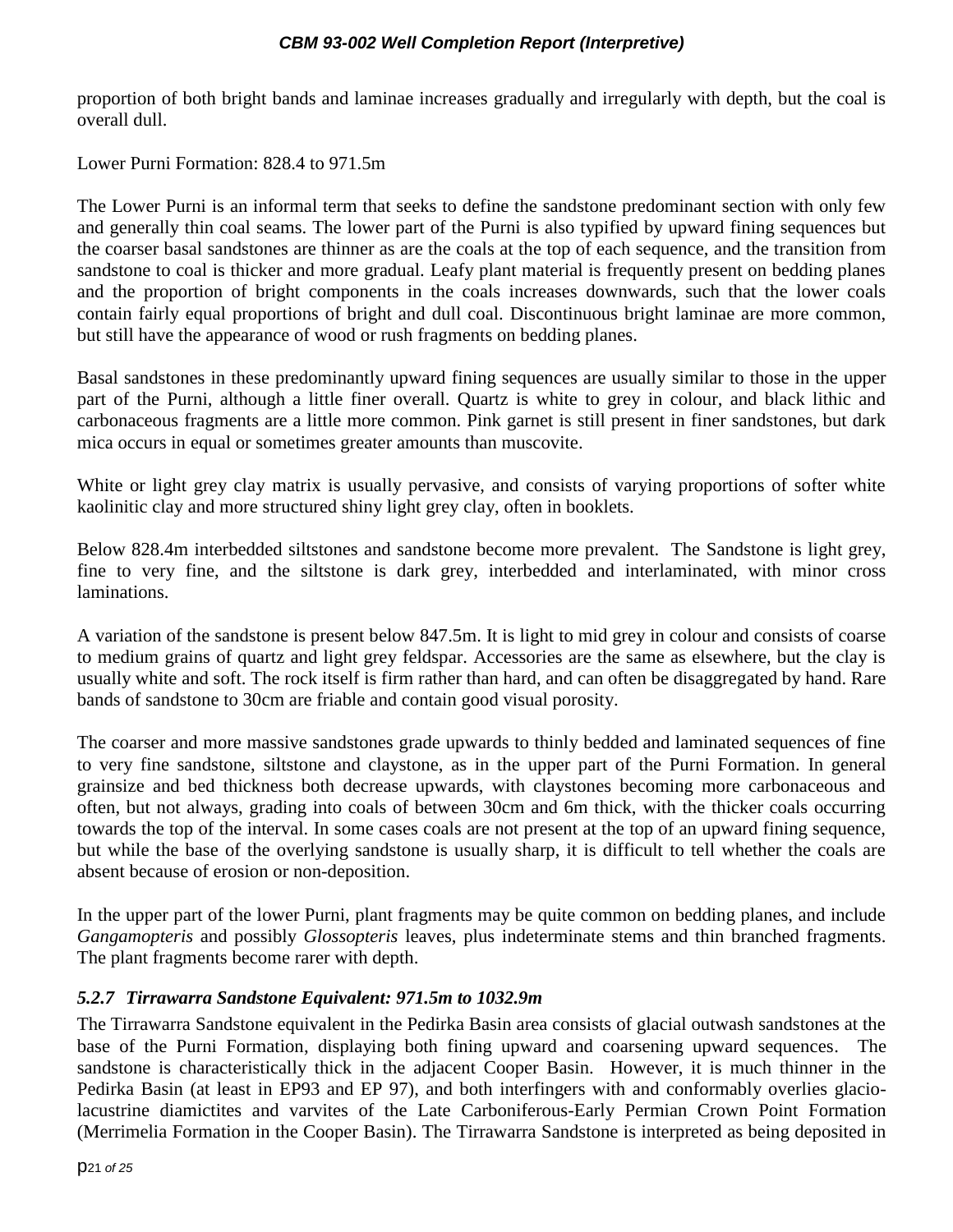a glacio-fluvial braided river/glacial outwash environment. The Early Permian Purni Formation/Tirrawarra Sandstone source/reservoir couplet is correlated with the prolific Patchawarra/Tirrawarra petroleum system in the Cooper Basin (Ambrose and Heugh, 2010).

The onset of Tirrawarra Sandstone deposition is marked by influx of felspathic sandstone and the cessation of coal deposition. In general, the sandstone is feldspar-rich, medium grained to conglomeratic, massive to cross-bedded, kaolinitic, with occasional carbonaceous interbeds. The upper member consists of palludal/floodplain deposits, comprising very fine to fine grained carbonaceous sandstone and interbedded siltstone, shale and coal (Ambrose and Heugh, 2010).

In CBM 93-002, from 971.5m to 990.5m the sandstone is very light grey, quartzose, grading slightly from medium to fine grained at the base, with subrounded to subangular grains, becoming more rounded with depth, and well sorted. Bedding is very uniform apart from weak cross lamination and rare claystone laminae. The sandstone displays poor to good visual porosity, and good permeability indicated by mud penetration (mudcake build up).

From 990.5m to 997.13m the sandstone becomes well sorted, decreasingly well sorted with depth, the grains become rounded to subrounded, and the base is conglomeratic, with rounded pebbles up to 3cm big (indurated sedimentary and low grade metamorphics). The sandstone displays good visual porosity and very good apparent permeability at this depth.

From 997.13 to 1032.9m the sandstone sequence indicates upward fining, and pebbles become rare. It also becomes coarser towards the base, with occasional bands of grit to pebble conglomerate with clasts less than 1cm big. The basal 1.5m of the sandstone includes beds of boulder conglomerate, with one quartzite boulder up to 0.5m in size.

No Hydrocarbon shows were recorded in the Tirrawarra Sandstone.

### <span id="page-21-0"></span>*5.2.8 Crown Point Formation: 1032.9m to 1044.2m Total Depth*

The basal Permian unit is a predominantly glacial succession, consisting of extensive diamictite, glacialfluvial outwash, ripple-laminated sandstone and siltstone, and thick shale and varved successions. Coarse sandstone, conglomerate and diamictite are common around palaeo-highs, whereas basinal areas focussed shale and varve sedimentation (Ambrose and Heugh, 2010).

The Crown Point Formation in CBM 93-002 was picked from the first appearance of predominant diamictite. The diamictite is mid to dark grey, with a sandstone matrix. It is poorly sorted with scattered hard and uniform pebbles, mostly less than 2cm in diameter, with a few pebbles up to 12cm in diameter.

### <span id="page-21-1"></span>**5.3 Hydrocarbon Indications and Sample Analysis**

### <span id="page-21-2"></span>*5.3.1 Hydrocarbon shows*

No hydrocarbon shows were recorded. However, tiny gas bubbles were observed on the surface of coal around 702m. In addition, very rare dark brown material was noted in some sections in the upper Tirrawarra Sandstone, however, the sandstone showed no fluorescence.

### <span id="page-21-3"></span>*5.3.2 Gas detection whilst drilling*

10 – 25m: Total gas and background gas was 100 ppm. These gas readings were probably from machinery or ambient gas.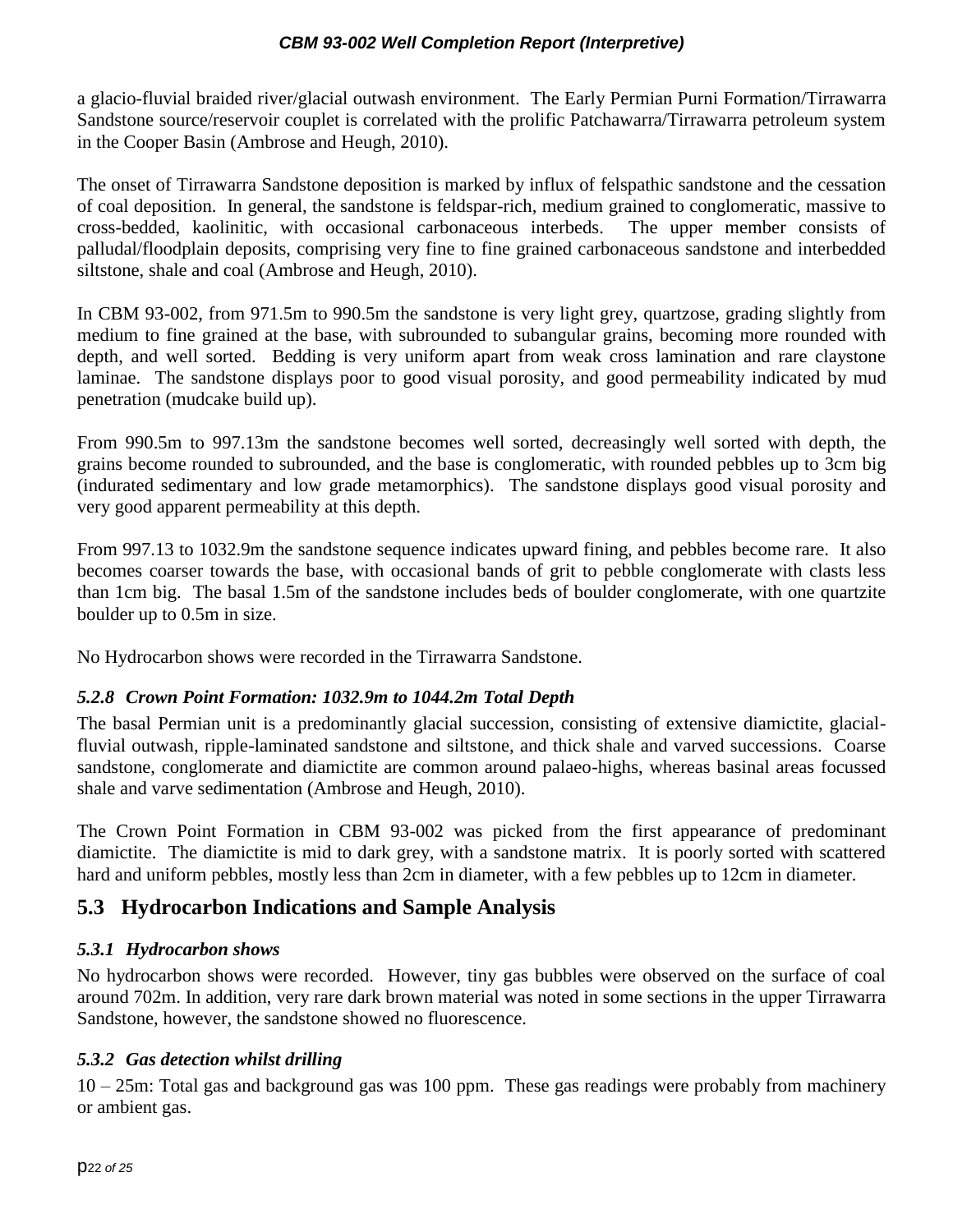25 – 124m: Total gas and background gas was 100 ppm. Only the background gas was being recorded. CO2 was up to 4 units.

124 – 181m: Total gas and background gas was 200 ppm. Only the background gas was being recorded. Maximum gas was 3 units (300 ppm) at 181m. CO2 was up to 5 units.

181 – 248.2m: Total gas and background gas was 300 ppm. Only the background gas was being recorded. Maximum gas was 3 units (300 ppm) at 242m. CO2 was up to 6 units.

288 – 301m: Total gas and background gas was 100 ppm. These gas readings were probably from machinery or ambient gas. CO2 was up to 4 units.

408 – 434m: Total gas was 400 ppm and background gas was 200 ppm. Maximum gas was 4 units (400 ppm) at 427m. CO2 was up to 2 units. No C1 or C2 was recorded, so the gas readings were probably exhaust contamination.

535 – 560m: Total gas was 300 ppm and background gas was 50 ppm. Maximum gas was 4.5 units at 546m. No C1 or C2 was recorded, so the gas readings were probably exhaust contamination. A gas sample was then taken from the possum belly and gave a total gas reading of 200 ppm and background gas was 50 ppm.

590 – 604m: Total gas was 1500 ppm and background gas was 300 ppm whilst drilling in dull coal with common intermittent bright laminae. C1 ranged from 2 to 74 ppm, and C2 ranged from 0-16 ppm.

638 – 646m: Total gas was 1800 ppm and the background gas was 500 ppm whilst drilling in coal with bright intervals and occasional oblique fractures healed with pyrite.

664 – 712m: Total gas was 4600 ppm and the background gas was 2600 ppm whilst drilling upwards fining sandstone. The maximum gas reading was 52 units at 687m. However, the gas system was not fully operational, as  $CO2$  was reading  $150 - 180$  ppm throughout the interval. Nevertheless, tiny gas bubbles were observed on the surface of coal below 702m. C1 ranged from 13-37 ppm, and C2 ranged from 1-3 ppm. However, desorption report (Appendix 5) gives a very low raw desorbed gas value of 0.01 scc/g for coal samples number 36 to 45 (702.2 – 712.2m). This indicates that the gas system was not truly functional and that, instead, it was giving spurious readings.

736.2 – 742.2m: Total gas was 1000 ppm and background gas was 200 ppm whilst drilling in hard, dull coal, with occasional bright bands and weak vertical fractures (with one 15cm pyrite concretion noted), grading to carbonaceous claystone in part, particularly in the upper 1.5m. The maximum gas reading was 22 units at 736m. CO2 was 224ppm background whether circulating or not.

742 – 856m: Total gas was 1100 ppm and background gas was 600 ppm whilst drilling in sandstone. C1 ranged from  $4 - 10$  ppm, and C2 ranged from  $0 - 1$  ppm. CO2 was 220ppm background.

874.2 – 880.2m: Total gas was 3000 ppm and background gas was 1600 ppm whilst drilling bright banded coal. C1 ranged from 3-11 ppm, and C2 ranged from 0-2 ppm. CO2 was 232ppm background. However, the core desorption report (Appendix 5) gives a very low raw desorbed gas value of 0.05 scc/g for coal core sample 72 (876.55 – 877.55m) and 0.04 scc/g for coal core sample 73 (877.55 – 878.55m). This indicates that the gas system was not truly functional and that, instead, it was giving spurious readings.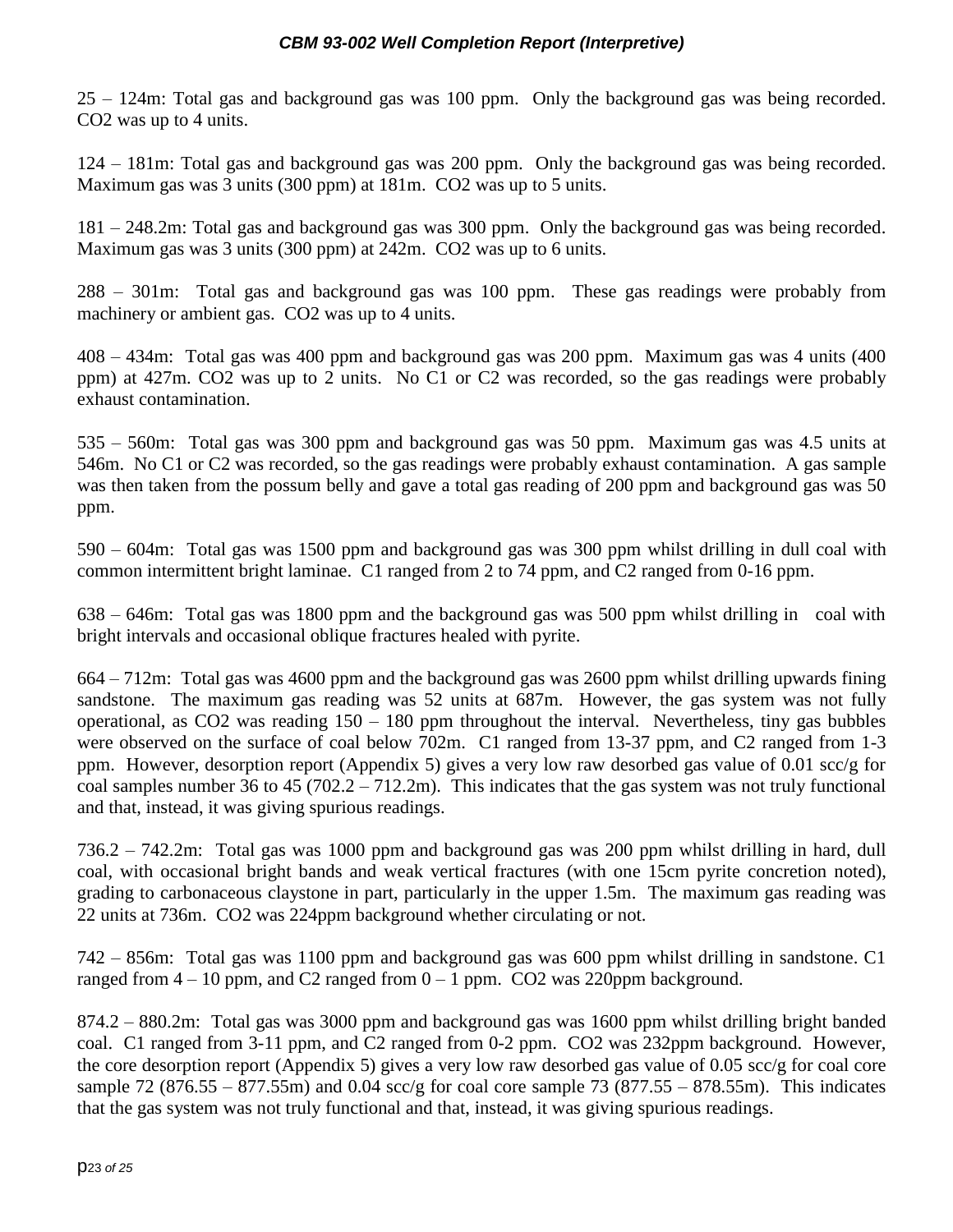940.2 – 946.2m: It was noted that C1 and total gas was increasing below 935m. The total gas for this interval was the highest reading for the well at 7900 ppm, with a background gas value of 1600 ppm. The maximum peak gas was 78 units at 941.5m. C1 ranged from 2-11 ppm, and C2 ranged from 0-2 ppm. Background CO2 was 211 ppm. These readings occurred whilst drilling light grey, medium to coarse grained sandstone, with occasional very coarse bands and rare laminated carbonaceous zones. The sandstone was also interbedded and interlaminated with dark grey, occasionally discontinuous siltstone laminae (up to 60%), with scattered clasts of ripped up sediment. Unfortunately, the last core desorption sample was taken from 899.62 to 900.62m.

982.2 – 988.2mm: The total gas reading was 5700 ppm, with a background gas reading of 700 ppm. C1 ranged from 1-10 ppm, and C2 ranged from 0-1 ppm. Background CO2 was 230 ppm. These readings occurred whilst drilling the Tirrawarra Sandstone. The sandstone was very light grey, quartzose, grading slightly from medium grained to fine grained, the grains were subrounded to subangular, becoming more rounded with depth, and well sorted. In general the sandstone was very uniform, except for weak cross laminations and rare claystone laminae. The sandstone displayed poor to good visual porosity, and good permeability shown by mud penetration into the core.

### <span id="page-23-0"></span>**5.4 Source Rock analysis**

Numerous coal samples were evaluated for Maceral composition and Vitrinite Reflectance; and others were subjected to Rockeval Pyrolysis. These results are not discussed in great detail herein. However, the results deserve to be considered in a regional sense, in particular in considering the oil generative potential of the Purni Formation Coals in the deeper more thermally mature part of the Madigan Trough. CBM 93-002 is located west of the Madigan Trough in an area where the Purni Formation coals have never been deeply buried as demonstrated by low Vitrinite Reflectance values. The analyses of coal samples are included in Appendix 12.